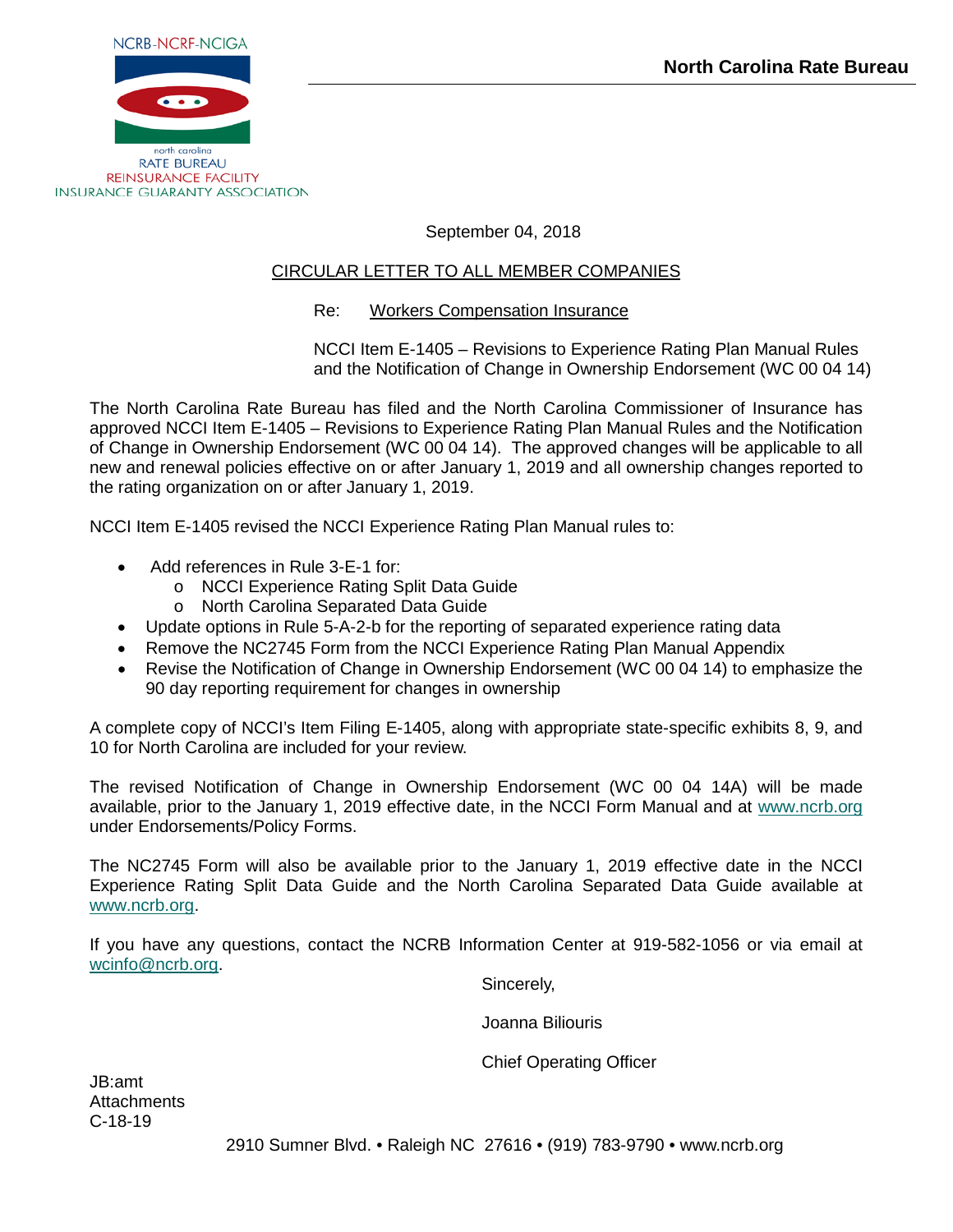#### **FILING MEMORANDUM**

#### **ITEM E-1405—REVISIONS TO EXPERIENCE RATING PLAN MANUAL RULES AND THE NOTIFICATION OF CHANGE IN OWNERSHIP ENDORSEMENT**

#### **PURPOSE**

#### This item revises NCCI's *Experience Rating Plan Manual for Workers Compensation and Employers Liability Insurance (Experience Rating Plan Manual)* rules to:

- •Address the electronic reporting of separate experience rating data
- • Update the experience rating modification recalculation rules related to changes in ownership and/or combinability status

This item also revises the Notification of Change in Ownership Endorsement (WC 00 04 14) in NCCI's *Forms Manual of Workers Compensation and Employers Liability Insurance (Forms Manual)*. In response to this change, references to this endorsement in NCCI's *Experience Rating Plan Manual* must be revised to reflect the new endorsement title.

## **BACKGROUND**

#### **Separate Data Reporting**

When Unit Statistical data is reported for <sup>a</sup> policy that covers multiple entities, separate payroll and loss data for an individual entity may be needed for experience rating purposes. The Experience Rating (ER) Split Data Reporting method was established to provide an electronic solution to the current hard copy data submission process. The new electronic reporting method is used to report individual payroll and loss data needed for experience rating purposes for ownership and/or combinability status changes and for clients that terminate their agreements with <sup>a</sup> Professional Employer Organization (PEO) and were covered under the PEO master policy. This new reporting method requires that data is reported in accordance with the *Statistical Plan for Workers Compensation and Employers Liability Insurance* and is an alternative to the hard copy submission of the Workers Compensation Experience Rating for Former Clients of Labor Contractors form (NC2745 Form), along with state-specific forms under various titles (FL1372 Form, NV-361 Form, and VA1271 Form).

In July 2016, NCCI's *Experience Rating (ER) Split Data Reporting Guide* was made available on **ncci.com**. This guide contains the conditions, requirements, and examples for reporting separate experience rating data electronically or on hard copy. It also includes the Workers Compensation Experience Rating for Former Clients of Labor Contractors form, along with the state-specific forms that are used for submitting payroll and loss data for individual entities.

Because separate experience rating data can now be reported electronically, *Experience Rating Plan Manual* rules need to be revised to:

- • Remove language stating that the Workers Compensation Experience Rating for Former Clients of Labor Contractors form is the only acceptable format for reporting separate experience rating data
- •Remove language stating that data must be resubmitted prior to each renewal rating effective date
- •Add references to the *Experience Rating (ER) Split Data Reporting Guide*

The enclosed materials are copyrighted materials of the National Council on Compensation Insurance, Inc. ("NCCI"). The use of these materials<br>may be governed by a separate contractual agreement between NCCI and its license Unless permitted by NCCI, you may not copy, create derivative works (by way of example, create or supplement your own works, databases, software, publications, manuals, or other materials), display, perform, or use the materials, in whole or in part, in any media. Such actions taken by you, or by your direction, may be in violation of federal copyright and other commercial laws. NCCI does not permit or acquiesce such use of its materials. In the event such use is contemplated or desired, please contact NCCI's Legal Department for permission.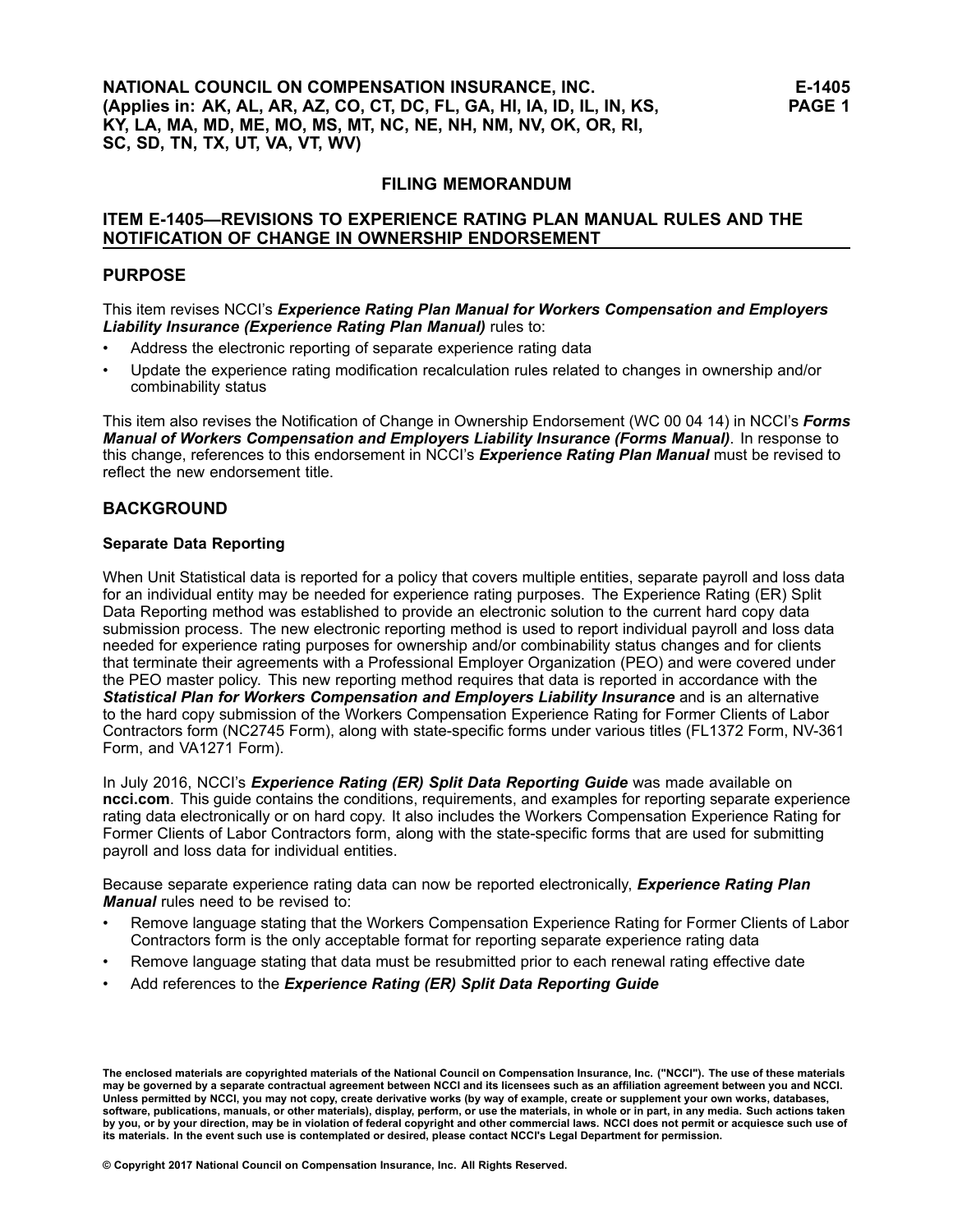# **NATIONAL COUNCIL ON COMPENSATION INSURANCE, INC. (Applies in: AK, AL, AR, AZ, CO, CT, DC, FL, GA, HI, IA, ID, IL, IN, KS, KY, LA, MA, MD, ME, MO, MS, MT, NC, NE, NH, NM, NV, OK, OR, RI, SC, SD, TN, TX, UT, VA, VT, WV)**

#### **FILING MEMORANDUM**

# **ITEM E-1405—REVISIONS TO EXPERIENCE RATING PLAN MANUAL RULES AND THE NOTIFICATION OF CHANGE IN OWNERSHIP ENDORSEMENT**

In addition, the Workers Compensation Experience Rating for Former Clients of Labor Contractors form and the state-specific forms will be removed from the *Experience Rating Plan Manual* because they are now in the *Experience Rating (ER) Split Data Reporting Guide*.

#### **Ownership Changes**

*Experience Rating Plan Manual* Rule 3-E-3 provides for the recalculation and application of experience rating modifications when <sup>a</sup> change in ownership and/or combinability status has occurred. Currently, recalculation and application of experience rating modifications are based on whether the change in ownership and/or combinability status is reported within 90 days of the change or more than 90 days after the change:

- • If the change is reported *within 90 days of* the date of the change, then the recalculation and application of the revised experience rating modification(s) will be as of the date of the change
- • If the change is reported *more than 90 days after* the date of the change, then the recalculation and application of the revised experience rating modification(s) will be as of *the next rating effective date* following the earliest notice of the change

Knowing that <sup>a</sup> revised experience rating modification would be applied as of *the next rating effective date* could result in delayed reporting of ownership and/or combinability status changes by those wanting to avoid <sup>a</sup> change to <sup>a</sup> current experience rating modification. This could happen, for example, if <sup>a</sup> purchaser knowingly bought <sup>a</sup> business with poor experience.

NCCI conducted <sup>a</sup> review of the current recalculation and application of experience rating modification rules and determined that it is fair and reasonable for the impact of an ownership and/or combinability status change to be reflected in the purchaser's and seller's experience rating modifications as quickly as possible. This ensures that the correct premium for the exposure is charged regardless of whether the experience rating modification increases or decreases as <sup>a</sup> result of the change.

As <sup>a</sup> result of the review, several rules related to the recalculation and application of experience rating modifications due to an ownership and/or combinability status change must be revised to:

- •Use the date of the change to determine the recalculation of the revised experience rating modifications
- • Specify that recalculation of the revised experience rating modifications may impact the current and two preceding experience rating modifications; the current experience rating modification is the experience rating modification in effect on the date that the notification of the change is received by the rating organization
- • Apply the revised experience rating modification (whether an increase or <sup>a</sup> decrease) retroactively to the date of the change

# **PROPOSAL**

This item proposes the following national and state-specific changes to NCCI's *Experience Rating Plan Manual*:

1. **Separate Data Reporting**

The enclosed materials are copyrighted materials of the National Council on Compensation Insurance, Inc. ("NCCI"). The use of these materials<br>may be governed by a separate contractual agreement between NCCI and its license Unless permitted by NCCI, you may not copy, create derivative works (by way of example, create or supplement your own works, databases, software, publications, manuals, or other materials), display, perform, or use the materials, in whole or in part, in any media. Such actions taken by you, or by your direction, may be in violation of federal copyright and other commercial laws. NCCI does not permit or acquiesce such use of its materials. In the event such use is contemplated or desired, please contact NCCI's Legal Department for permission.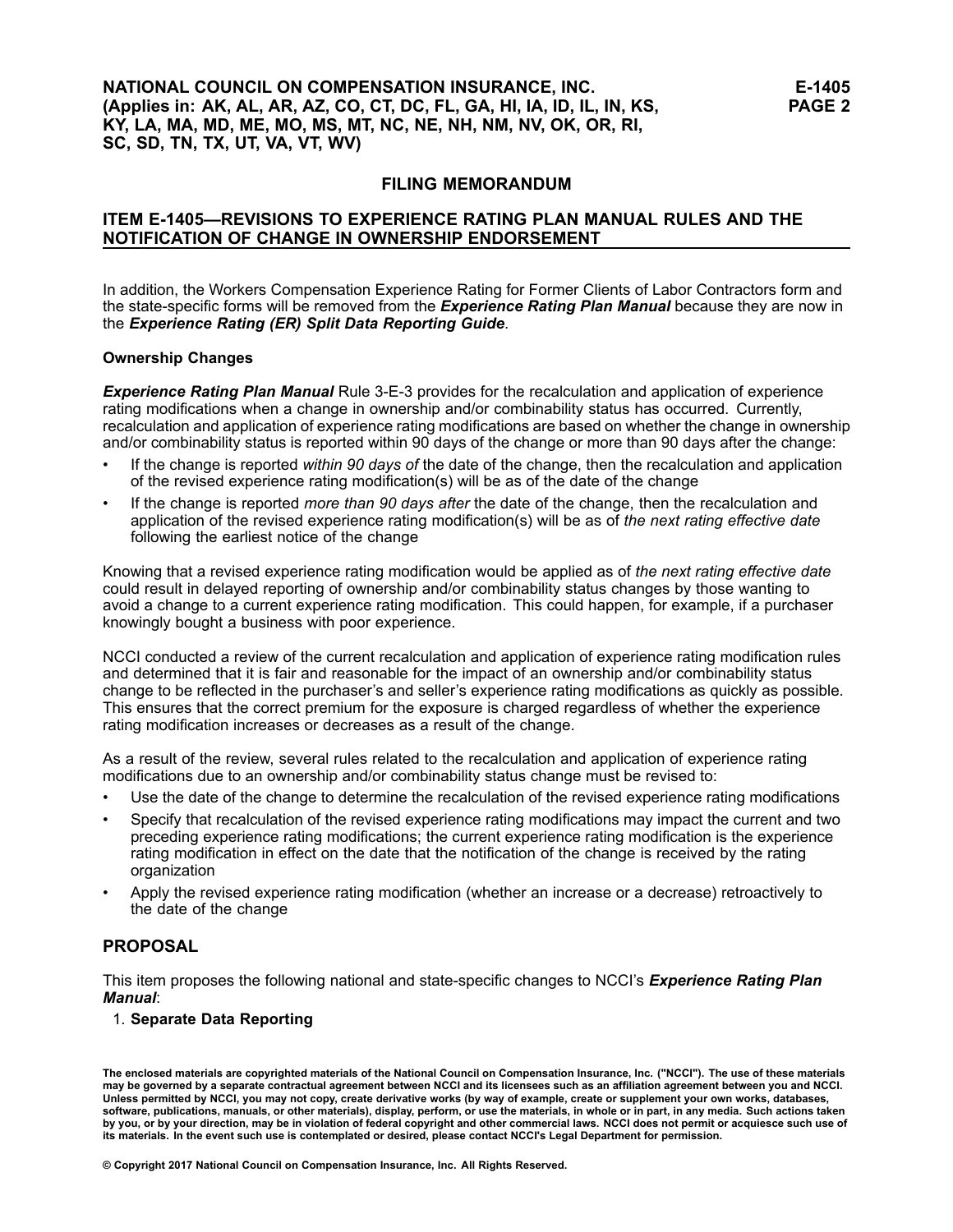## **FILING MEMORANDUM**

# **ITEM E-1405—REVISIONS TO EXPERIENCE RATING PLAN MANUAL RULES AND THE NOTIFICATION OF CHANGE IN OWNERSHIP ENDORSEMENT**

- •Rule 3-E-1—Add <sup>a</sup> reference to NCCI's *Experience Rating (ER) Split Data Reporting Guide*
- • Rule 5-A—Remove language stating that the Workers Compensation Experience Rating for Former Clients of Labor Contractors form is the only acceptable format for reporting separate experience rating data and add <sup>a</sup> reference to NCCI's *Experience Rating (ER) Split Data Reporting Guide*
- • Appendix—Remove the Workers Compensation Experience Rating for Former Clients of Labor Contractors form (NC2745 Form)

#### 2. **Ownership Changes**

- • Rule 3-A—Update the title of the Notification of Change in Ownership Endorsement and add language stating that the reporting requirement applies regardless of whether an experience rating modification is currently applied
- • Rule 3-E-3-a—Revise the recalculation and application requirements related to changes in ownership and/or combinability status
- • Rule 4-E—Add <sup>a</sup> note clarifying that decreases in experience rating modifications due to <sup>a</sup> change in ownership and/or combinability status are applied retroactively to the date of the change

**Maine-specific**: Add language for the application of an experience rating modification when <sup>a</sup> change occurs more than 90 days after the policy effective date.

**Tennessee-specific**: Revise the language provided for application of an experience rating modification when an increase occurs after the policy effective date.

- 3. This item proposes that the Notification of Change in Ownership Endorsement in NCCI's *Forms Manual* be revised to add:
	- •The 90-day reporting requirement language to the title
	- • Language stating that the reporting requirement applies regardless of whether the policyholder is currently experience rated
- 4. This item includes state-specific updates to correlate with the national changes
- 5. This item also includes various formatting and grammatical changes

#### **IMPACT**

#### **Separate Data Reporting**

There will be no statewide premium impact as <sup>a</sup> result of the changes related to reporting of experience rating data proposed in this item.

#### **Ownership Changes**

It is possible that some risks may experience <sup>a</sup> change in premium as <sup>a</sup> result of the revisions proposed to in this item. It is proposed that the date of the ownership and/or combinability status change determines when the revised experience rating modification is applied; therefore, <sup>a</sup> change reported more than 90 days after the date of the change would be applied to the appropriate rating effective date(s) instead of applied at the next rating effective date. The revised experience rating modification applied to the appropriate policy(ies)

The enclosed materials are copyrighted materials of the National Council on Compensation Insurance, Inc. ("NCCI"). The use of these materials<br>may be governed by a separate contractual agreement between NCCI and its license Unless permitted by NCCI, you may not copy, create derivative works (by way of example, create or supplement your own works, databases, software, publications, manuals, or other materials), display, perform, or use the materials, in whole or in part, in any media. Such actions taken by you, or by your direction, may be in violation of federal copyright and other commercial laws. NCCI does not permit or acquiesce such use of its materials. In the event such use is contemplated or desired, please contact NCCI's Legal Department for permission.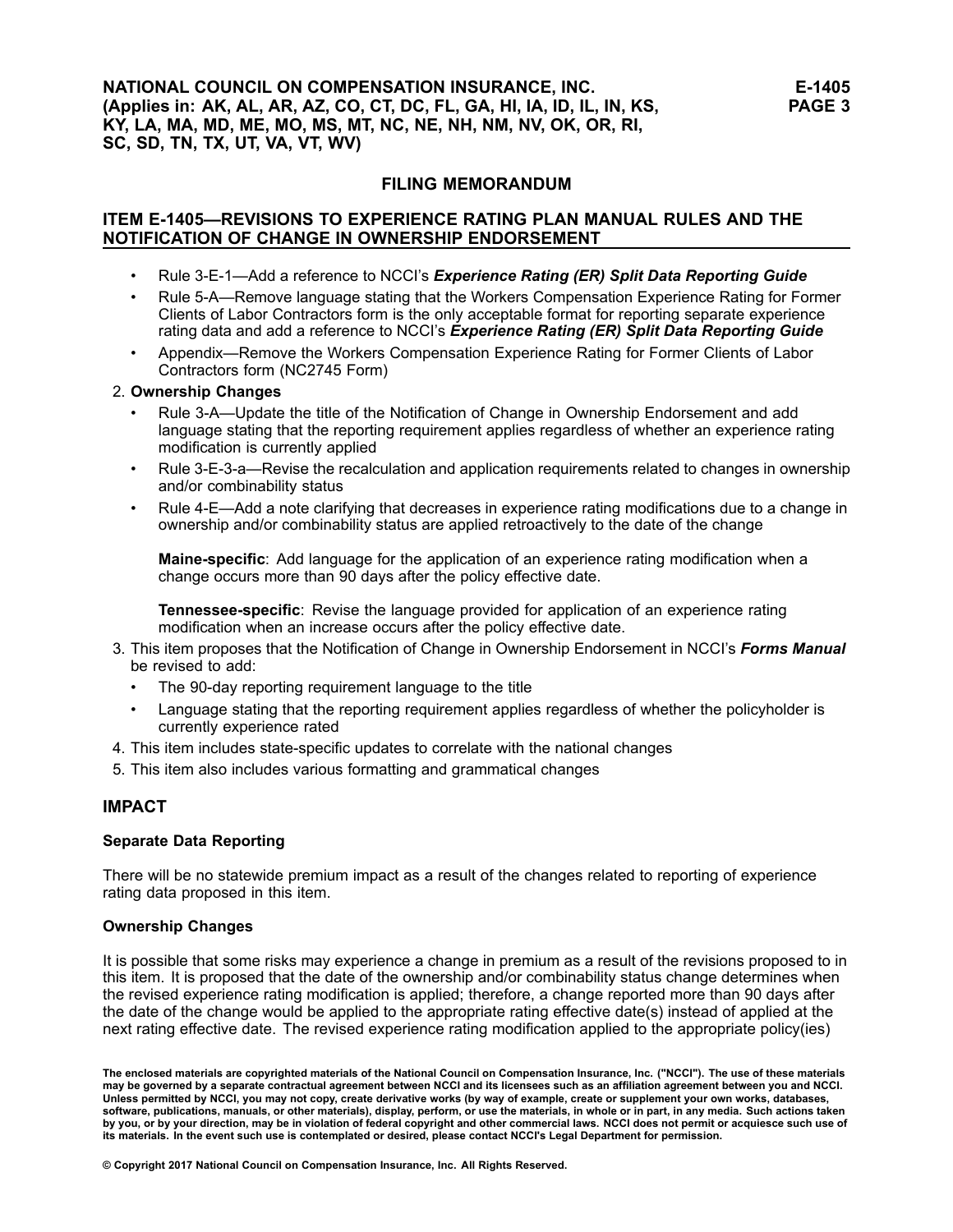# **NATIONAL COUNCIL ON COMPENSATION INSURANCE, INC. (Applies in: AK, AL, AR, AZ, CO, CT, DC, FL, GA, HI, IA, ID, IL, IN, KS, KY, LA, MA, MD, ME, MO, MS, MT, NC, NE, NH, NM, NV, OK, OR, RI, SC, SD, TN, TX, UT, VA, VT, WV)**

## **FILING MEMORANDUM**

# **ITEM E-1405—REVISIONS TO EXPERIENCE RATING PLAN MANUAL RULES AND THE NOTIFICATION OF CHANGE IN OWNERSHIP ENDORSEMENT**

could be an increase, <sup>a</sup> decrease, or no change. As long as changes are reported in <sup>a</sup> timely manner, the proposed revisions should have only limited premium impact.

As <sup>a</sup> result of the revisions proposed in this item that relate to ownership and/or combinability status changes, the premium impact to individual risks will vary based on (a) whether the change to the risk's experience rating modification is an increase or a decrease and (b) the date of the ownership and/or combinability status change.

## **EXHIBIT COMMENTS AND IMPLEMENTATION SUMMARY**

In all states except Hawaii:

- • All exhibits except for Exhibit 5—To become effective for new and renewal policies effective on and after 12:01 a.m. on January 1, 2019
- • Exhibit 5—To become effective for ownership and/or combinability status information received by the rating organization on and after January 1, 2019

In Hawaii, the effective date is determined upon regulatory approval of the individual carrier's election to adopt this change.

| <b>Exhibit</b>                       | <b>Exhibit Comments</b>                                                                                                                                                                                                                                                                                                                                                                                                                            |
|--------------------------------------|----------------------------------------------------------------------------------------------------------------------------------------------------------------------------------------------------------------------------------------------------------------------------------------------------------------------------------------------------------------------------------------------------------------------------------------------------|
|                                      | <b>National Exhibits</b>                                                                                                                                                                                                                                                                                                                                                                                                                           |
| 1-Rule<br>Separate Data<br>Reporting | • Details the revisions to Rule 3-E-1 in NCCI's <i>Experience Rating Plan Manual</i><br>The revisions to Rule 3-E-1 do not apply in ME<br>٠<br>Refer to state exhibits for ME and OR<br>٠                                                                                                                                                                                                                                                          |
| 2-Rule<br>Separate Data<br>Reporting | Details the revisions to Rule 5-A-2-b in NCCI's Experience Rating Plan<br>٠<br>Manual<br>The revisions to Rule 5-A-2-b do not apply in AZ, CT, FL, HI, IL, KS, MA, ME,<br>MO, MT, NE, NM, NV, OK, OR, TX, UT, VA, and WV<br>• The revisions to Rule 5-A-2-b(1) do not apply in GA and KY<br>The revisions to PEO Table 2 in Rule 5-A-2-b(1) do not apply in IN<br>٠<br>Refer to state exhibits for FL, GA, IL, IN, KY, NE, NM, NV, VA, and WV<br>٠ |
| 3-Rule<br>Separate Data<br>Reporting | Details the revisions to the Appendix in NCCI's <b>Experience Rating Plan</b><br>٠<br>Manual<br>The revisions to the Appendix do not apply in CT, FL, HI, KS, MA, ME, MO,<br>٠<br>NV, OK, TX, and VA<br>• Refer to state exhibits for FL, NV, and VA                                                                                                                                                                                               |

The enclosed materials are copyrighted materials of the National Council on Compensation Insurance, Inc. ("NCCI"). The use of these materials<br>may be governed by a separate contractual agreement between NCCI and its license Unless permitted by NCCI, you may not copy, create derivative works (by way of example, create or supplement your own works, databases, software, publications, manuals, or other materials), display, perform, or use the materials, in whole or in part, in any media. Such actions taken by you, or by your direction, may be in violation of federal copyright and other commercial laws. NCCI does not permit or acquiesce such use of its materials. In the event such use is contemplated or desired, please contact NCCI's Legal Department for permission.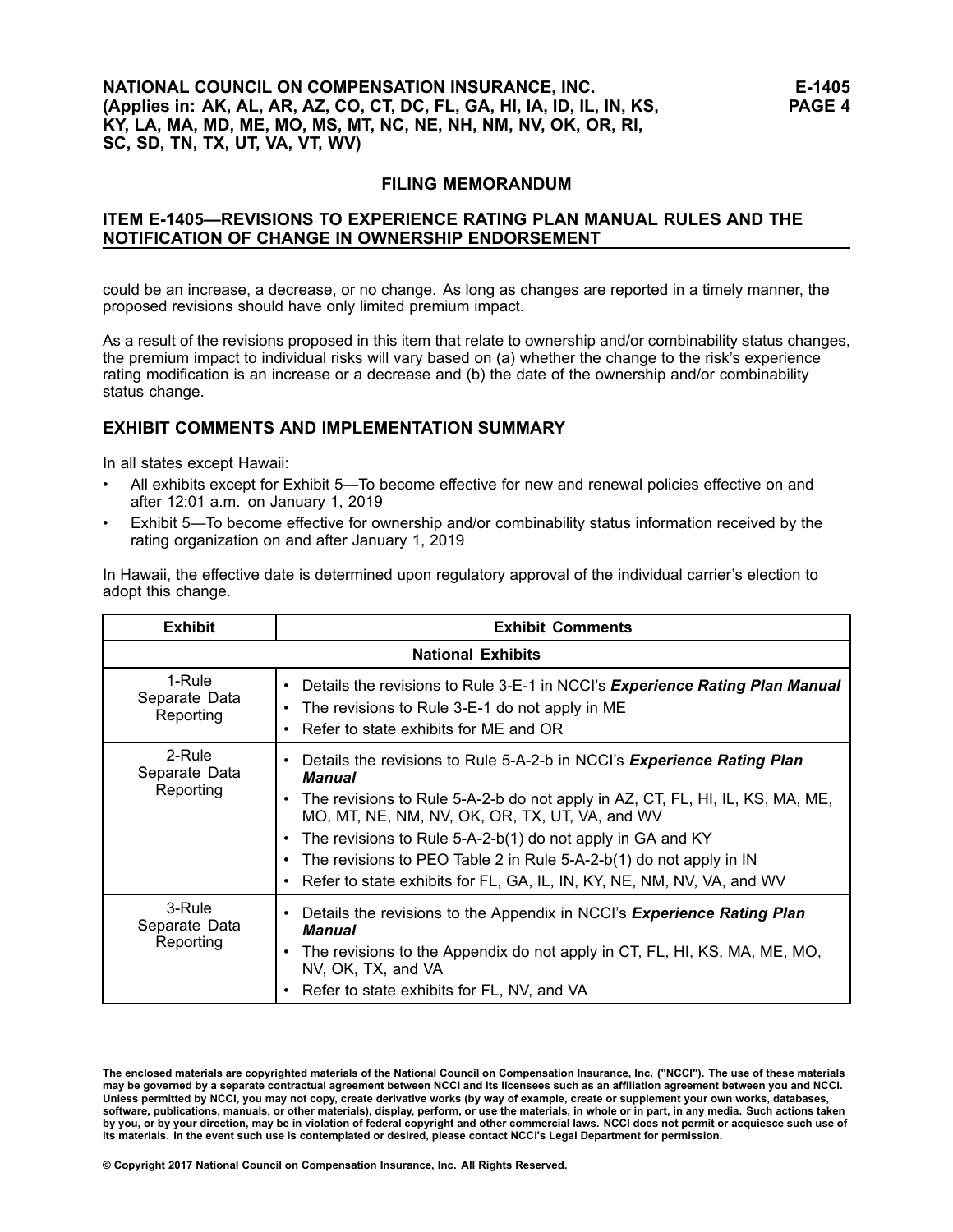#### **FILING MEMORANDUM**

## **ITEM E-1405—REVISIONS TO EXPERIENCE RATING PLAN MANUAL RULES AND THE NOTIFICATION OF CHANGE IN OWNERSHIP ENDORSEMENT**

| <b>Exhibit</b>                         | <b>Exhibit Comments</b>                                                                                                                                                                                                                             |
|----------------------------------------|-----------------------------------------------------------------------------------------------------------------------------------------------------------------------------------------------------------------------------------------------------|
| 4-Rule<br><b>Ownership Changes</b>     | Details the revisions to Rule 3-A in NCCI's Experience Rating Plan Manual<br>$\bullet$<br>The revisions to Rule 3-A do not apply in NC<br>$\bullet$<br>Refer to state exhibit for NC<br>$\bullet$                                                   |
| 5-Rule<br><b>Ownership Changes</b>     | Details the revisions to Rule 3-E-3-a in NCCI's Experience Rating Plan<br>Manual<br>The revisions to Rule 3-E-3-a do not apply in OR                                                                                                                |
| 6-Rule<br><b>Ownership Changes</b>     | Details the revisions to Rule 4-E in NCCI's Experience Rating Plan Manual<br>The revisions to Rule 4-E do not apply in AK, FL, IL, KS, ME, MO, NE, OR,<br>٠<br>TN, and TX<br>Refer to state exhibits for AK, FL, IL, KS, ME, MO, NE, OR, TN, and TX |
| 7-Form<br>Ownership Changes            | • Details the revisions to the Notification of Change in Ownership Endorsement<br>(WC 00 04 14) in NCCl's Forms Manual<br>The revisions to the Notification of Change in Ownership Endorsement do<br>not apply in IN, MA, and NC                    |
|                                        | State Exhibits in NCCI's Experience Rating Plan Manual                                                                                                                                                                                              |
| 8-Rule<br><b>Ownership Changes</b>     | Details the revisions to Alaska's exception to Rule 4-E.                                                                                                                                                                                            |
| 8-Rule<br>Separate Data<br>Reporting   | Details the revisions to Florida's exception to Rule 5-A-2-b.                                                                                                                                                                                       |
| 9-Rule<br>Separate Data<br>Reporting   | Details the elimination of Florida's Appendix and FL1372 Form.                                                                                                                                                                                      |
| $10$ -Rule<br><b>Ownership Changes</b> | Details the revisions to Florida's exception to Rule 4-E.                                                                                                                                                                                           |
| 8-Rule<br>Separate Data<br>Reporting   | Details the revisions to Georgia's exception to Rule 5-A-2-b(1).                                                                                                                                                                                    |
| 8-Rule<br>Separate Data<br>Reporting   | Details the revisions to Illinois's exceptions to Rules 5-A-2-b(1) and 5-A-2-c.                                                                                                                                                                     |
| 9-Rule<br><b>Ownership Changes</b>     | Details the revisions to Illinois's exception to Rule 4-E.                                                                                                                                                                                          |

The enclosed materials are copyrighted materials of the National Council on Compensation Insurance, Inc. ("NCCI"). The use of these materials<br>may be governed by a separate contractual agreement between NCCI and its license Unless permitted by NCCI, you may not copy, create derivative works (by way of example, create or supplement your own works, databases, software, publications, manuals, or other materials), display, perform, or use the materials, in whole or in part, in any media. Such actions taken by you, or by your direction, may be in violation of federal copyright and other commercial laws. NCCI does not permit or acquiesce such use of its materials. In the event such use is contemplated or desired, please contact NCCI's Legal Department for permission.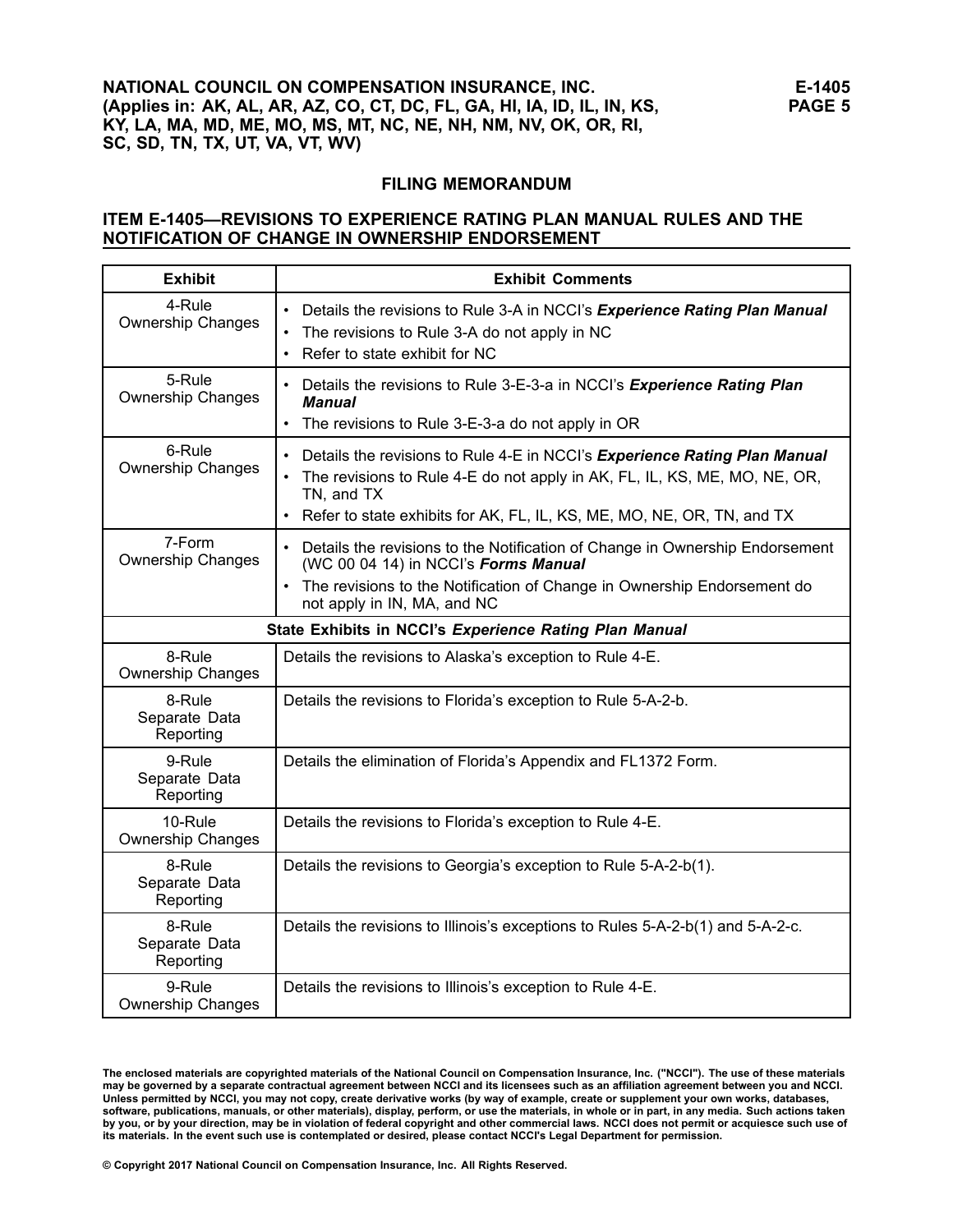# **NATIONAL COUNCIL ON COMPENSATION INSURANCE, INC. (Applies in: AK, AL, AR, AZ, CO, CT, DC, FL, GA, HI, IA, ID, IL, IN, KS, KY, LA, MA, MD, ME, MO, MS, MT, NC, NE, NH, NM, NV, OK, OR, RI, SC, SD, TN, TX, UT, VA, VT, WV)**

#### **FILING MEMORANDUM**

#### **ITEM E-1405—REVISIONS TO EXPERIENCE RATING PLAN MANUAL RULES AND THE NOTIFICATION OF CHANGE IN OWNERSHIP ENDORSEMENT**

| <b>Exhibit</b>                       | <b>Exhibit Comments</b>                                                                                        |
|--------------------------------------|----------------------------------------------------------------------------------------------------------------|
| 8-Rule<br>Separate Data<br>Reporting | Details the revisions to Indiana's exception to Rule 5-A-2-b(1)—PEO Table 2.                                   |
| 8-Rule<br><b>Ownership Changes</b>   | Details the revisions to Kansas's exception to Rule 4-E.                                                       |
| 8-Rule<br>Separate Data<br>Reporting | Details the revisions to Kentucky's exception to Rule 5-A-2-b(1).                                              |
| 8-Rule<br>Separate Data<br>Reporting | Details the revisions to Maine's exception to Rule 3-E-1.                                                      |
| 9-Rule<br>Ownership Changes          | Details the revisions to Maine's exception to Rule 4-E.                                                        |
| 8-Rule<br><b>Ownership Changes</b>   | Details the revisions to Missouri's exception to Rule 4-E-Changes in Experience<br>Rating Modifications Table. |
| 8-Rule<br><b>Ownership Changes</b>   | Details the revisions to North Carolina's exception to Rule 3-A.                                               |
| 8-Rule<br>Separate Data<br>Reporting | Details the revisions to Nebraska's exception to Rule 5-A-2-b(1).                                              |
| 9-Rule<br><b>Ownership Changes</b>   | Details the revisions to Nebraska's exception to Rule 4-E.                                                     |
| 8-Rule<br>Separate Data<br>Reporting | Details the revisions to New Mexico's exception to Rule 5-A-2-b(1).                                            |
| 8-Rule<br>Separate Data<br>Reporting | Details the revisions to Nevada's exceptions to Rules 5-A-2-b(1) and 5-A-2-c.                                  |
| 9-Rule<br>Separate Data<br>Reporting | Details the elimination of Nevada's Appendix and NV-361 Form.                                                  |
| 8-Rule<br>Separate Data<br>Reporting | Details the revisions to Oregon's exception to Rule 3-E-1.                                                     |

The enclosed materials are copyrighted materials of the National Council on Compensation Insurance, Inc. ("NCCI"). The use of these materials<br>may be governed by a separate contractual agreement between NCCI and its license Unless permitted by NCCI, you may not copy, create derivative works (by way of example, create or supplement your own works, databases, software, publications, manuals, or other materials), display, perform, or use the materials, in whole or in part, in any media. Such actions taken by you, or by your direction, may be in violation of federal copyright and other commercial laws. NCCI does not permit or acquiesce such use of its materials. In the event such use is contemplated or desired, please contact NCCI's Legal Department for permission.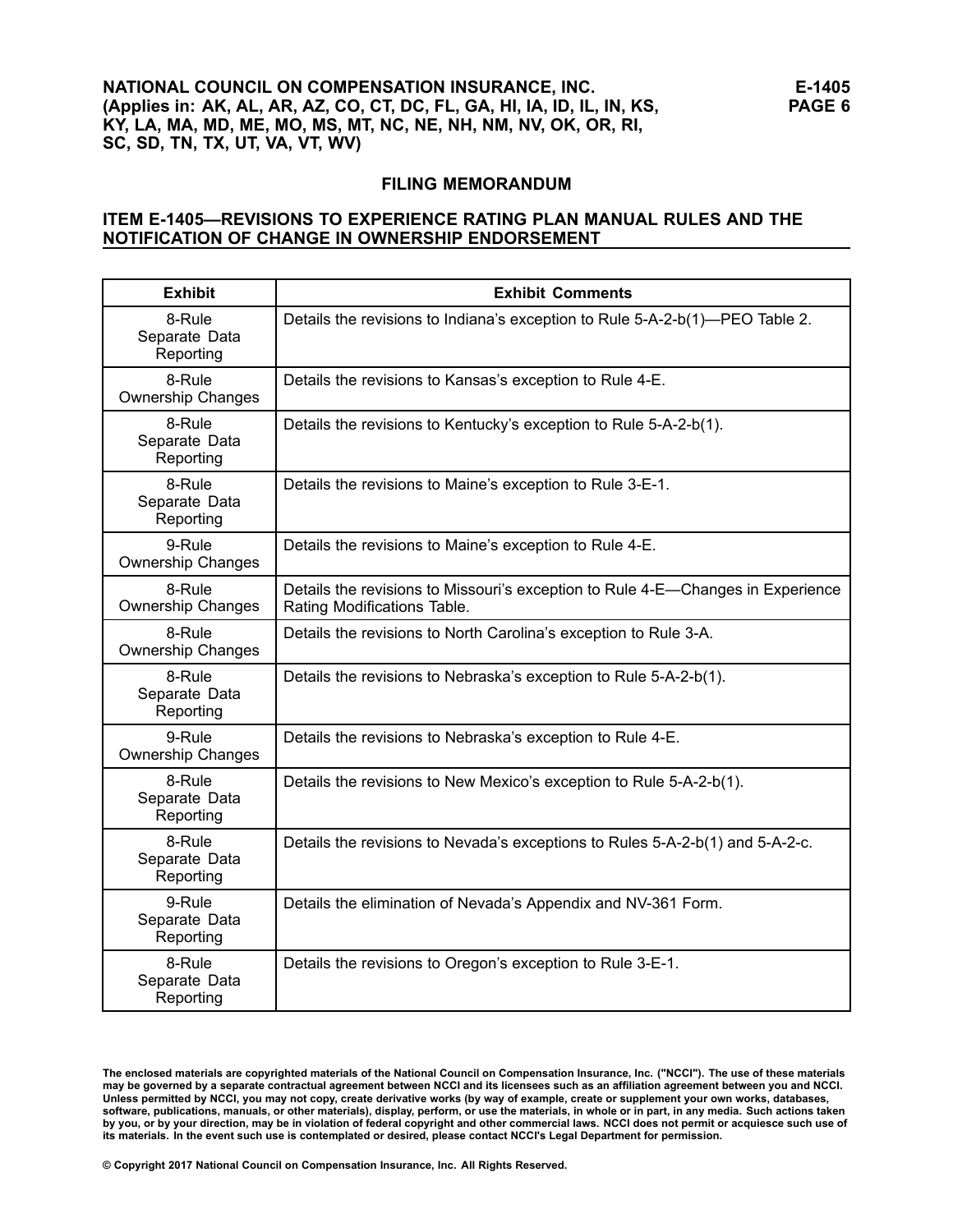#### **FILING MEMORANDUM**

# **ITEM E-1405—REVISIONS TO EXPERIENCE RATING PLAN MANUAL RULES AND THE NOTIFICATION OF CHANGE IN OWNERSHIP ENDORSEMENT**

| <b>Exhibit</b>                       | <b>Exhibit Comments</b>                                                                                     |
|--------------------------------------|-------------------------------------------------------------------------------------------------------------|
| 9-Rule<br><b>Ownership Changes</b>   | Details the revisions to Oregon's exception to Rule 4-E—Changes in Experience<br>Rating Modification Table. |
| 8-Rule<br><b>Ownership Changes</b>   | Details the revisions to Tennessee's exception to Rule 4-E.                                                 |
| 8-Rule<br><b>Ownership Changes</b>   | Details the revisions to Texas's exception to Rule 4-E—Changes in Experience<br>Rating Modification Table.  |
| 8-Rule<br>Separate Data<br>Reporting | Details the revisions to Virginia's exceptions to Rule 5-A (includes the elimination<br>of VA1271 Form).    |
| 8-Rule<br>Separate Data<br>Reporting | Details the revisions to West Virginia's exception to Rule 5-A-2-b(1).                                      |

Some states require that form and rule filings be filed separately. For filing purposes in those states, this memorandum is being provided for both the rule and form exhibits. The rule exhibits are filed with the regulatory authority as Item E-1405-R. The form exhibit is filed with the regulatory authority as Item E-1405-F.

The enclosed materials are copyrighted materials of the National Council on Compensation Insurance, Inc. ("NCCI"). The use of these materials<br>may be governed by a separate contractual agreement between NCCI and its license Unless permitted by NCCI, you may not copy, create derivative works (by way of example, create or supplement your own works, databases, software, publications, manuals, or other materials), display, perform, or use the materials, in whole or in part, in any media. Such actions taken by you, or by your direction, may be in violation of federal copyright and other commercial laws. NCCI does not permit or acquiesce such use of its materials. In the event such use is contemplated or desired, please contact NCCI's Legal Department for permission.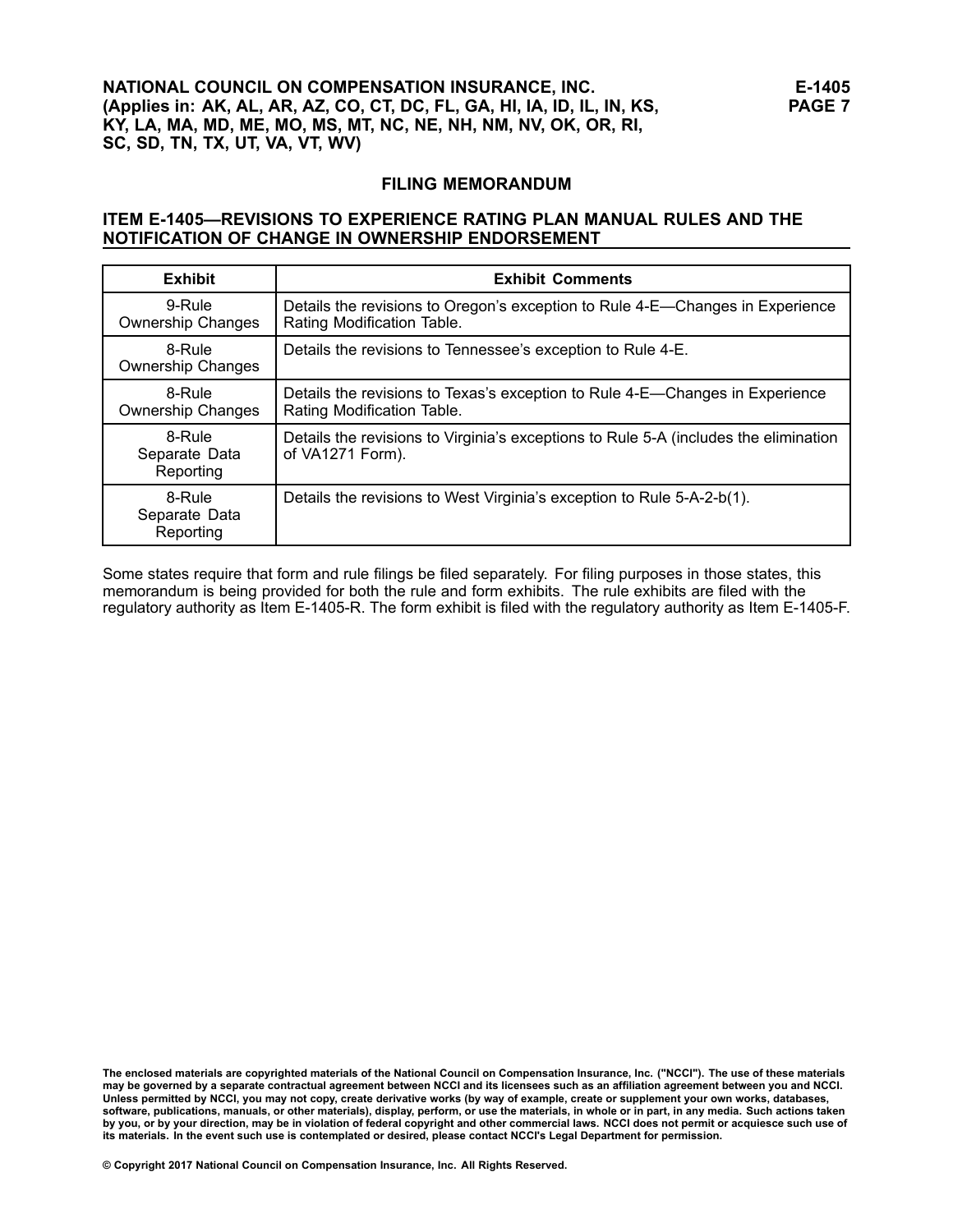**PAGE 8**

**ITEM E-1405—REVISIONS TO EXPERIENCE RATING PLAN MANUAL RULES AND THE NOTIFICATION OF CHANGE IN OWNERSHIP ENDORSEMENT**

#### **EXHIBIT 1-RULE—SEPARATE DATA REPORTING EXPERIENCE RATING PLAN MANUAL—2003 EDITION RULE 3—OWNERSHIP CHANGES AND COMBINATION OF ENTITIES E. TREATMENT OF EXPERIENCE** (Applies in: AK, AL, AR, AZ, CO, CT, DC, FL, GA, HI, IA, ID, IL, IN, KS, KY, LA, MA, MD, MO, **MS, MT, NC, NE, NH, NM, NV, OK, OR, RI, SC, SD, TN, TX, UT, VA, VT, WV)**

# **1. Transfer of Experience**

Changes in ownership and/or combination combinability status may or may not result in revisions of experience rating modifications. The rating organization may issue, retract, and/or revise the current and up to two preceding experience rating modifications due to ownership and/or eombination combinability status changes. For purposes of this rule, the current experience rating modification is the experience rating modification in effect on the date that the notification of the change is received by the rating organization.

The rating organization will request separate data from the carrier when appropriate. In certain cases, documentation may be needed to validate the accuracy of the submitted data. *Refer to NCCI's Experience Rating (ER) Split Data Reporting Guide for the data reporting requirements.*

The experience for any entity undergoing <sup>a</sup> change in ownership will be retained or transferred to the experience ratings modification(s) of the acquiring, surviving, or new entity unless specifically excluded by this Plan.

|    | If the single or multiple entity risk disposes of                                                |                                                                                                                                 |
|----|--------------------------------------------------------------------------------------------------|---------------------------------------------------------------------------------------------------------------------------------|
|    | all of its operations, and the purchaser $\dots$                                                 | Then $\ldots$                                                                                                                   |
|    | Does not have any prior or current policies or experience                                        | The experience will be retained in the future experience<br>ratings modification(s) of the purchaser, subject to Rule<br>$2-A.$ |
|    | Has prior experience, for which an experience rating<br>modification has already been issued, or | The experience will be retained in the future experience<br>ratings modification(s) of the purchaser and combined               |
| ∣• | Has prior experience, but did not qualify for experience<br>rating                               | with the other experience of the purchaser, subject to<br>Rule 2-A.                                                             |

# **Transfer of Experience Table 1**

| If the single or multiple entity                                                                                      |                              |                                                                                                                                                                                                                                                       |  |  |  |
|-----------------------------------------------------------------------------------------------------------------------|------------------------------|-------------------------------------------------------------------------------------------------------------------------------------------------------------------------------------------------------------------------------------------------------|--|--|--|
| $risk.$                                                                                                               | And the purchaser            | Then...                                                                                                                                                                                                                                               |  |  |  |
| Disposes of part of its operations,<br>and<br>Otherwise continues to operate its<br>business, and                     | Does not have any experience | The appropriate experience will be<br>retained in the future experience<br>ratings modification(s) of the<br>purchaser, subject to Rule 2-A.                                                                                                          |  |  |  |
| Its statistical data has been<br>combined on a single policy, and<br>The insurance provider can furnish               |                              | The same experience will<br>be excluded from the future<br>experience ratings modification(s)<br>of the seller.                                                                                                                                       |  |  |  |
| the rating organization with the<br>appropriate experience to provide<br>for transfer of the data to the<br>purchaser |                              | If the separated experience results<br>in the seller, purchaser, or both,<br>not qualifying for experience rating,<br>a unity factor (1.00) will apply to<br>the non-qualifying nonqualifying<br>risk(s) until qualifying experience<br>is developed. |  |  |  |

# **Transfer of Experience Table 2**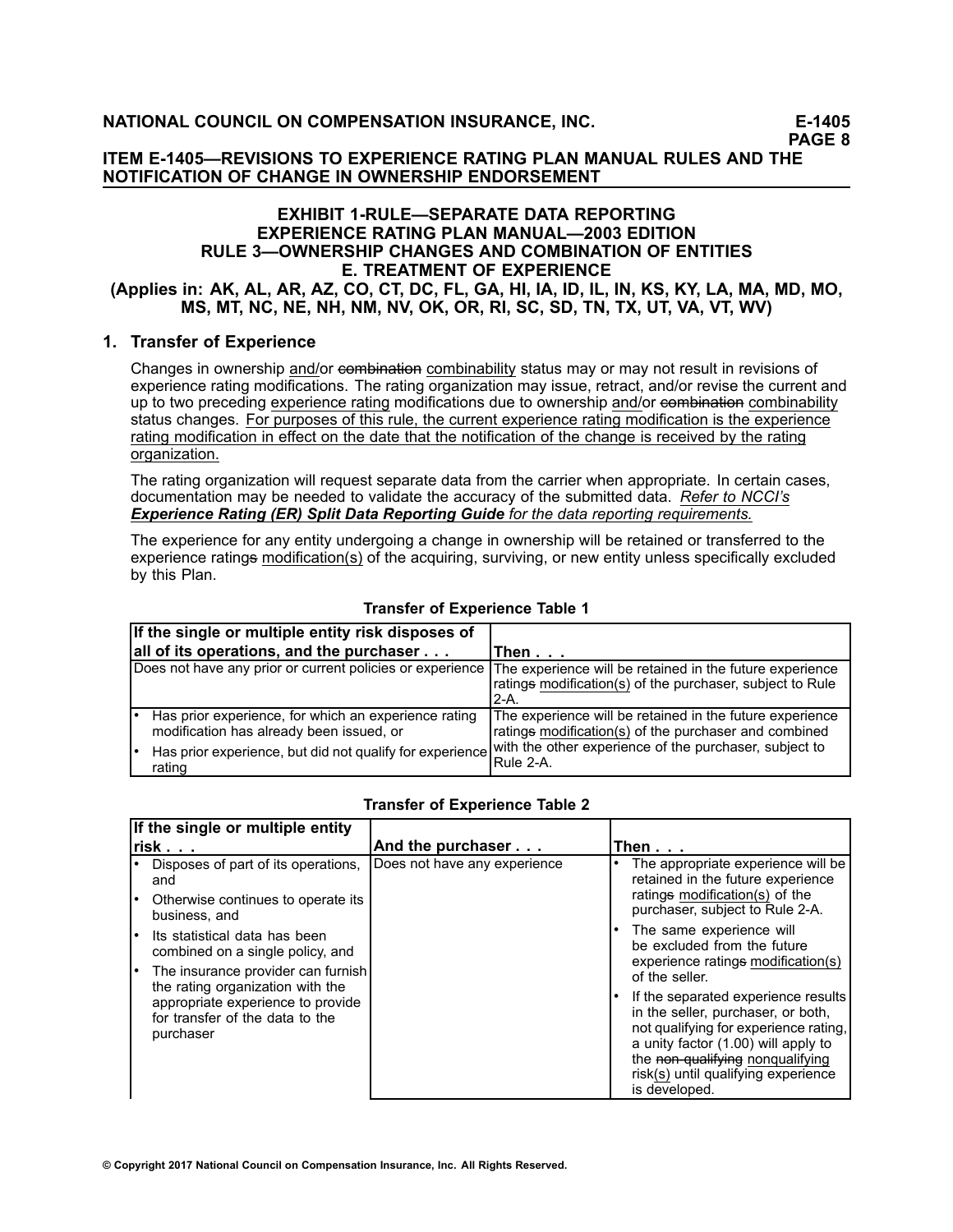**ITEM E-1405—REVISIONS TO EXPERIENCE RATING PLAN MANUAL RULES AND THE NOTIFICATION OF CHANGE IN OWNERSHIP ENDORSEMENT**

#### **EXHIBIT 1-RULE—SEPARATE DATA REPORTING (CONT'D) EXPERIENCE RATING PLAN MANUAL—2003 EDITION RULE 3—OWNERSHIP CHANGES AND COMBINATION OF ENTITIES E. TREATMENT OF EXPERIENCE** (Applies in: AK, AL, AR, AZ, CO, CT, DC, FL, GA, HI, IA, ID, IL, IN, KS, KY, LA, MA, MD, MO, **MS, MT, NC, NE, NH, NM, NV, OK, OR, RI, SC, SD, TN, TX, UT, VA, VT, WV) Transfer of Experience Table 2 (Cont'd)**

**If the single or multiple entity risk . . . And the purchaser . . . Then . . .** • Has experience but does not qualify for experience rating, or • Is an experience rated risk • The appropriate experience will be retained in the future experience ratings modification(s) of the purchaser, and combined with the other experience of the purchaser, subject to Rule 2-A. • The same experience will be excluded from the future experience ratings modification(s) of the seller. • If the separated experience results in the seller, purchaser, or both, not qualifying for experience rating, <sup>a</sup> unity factor (1.00) will apply to the non-qualifying nonqualifying risk(s) until qualifying experience is developed. • Does not have any experience, or • Has experience but does not qualify for experience rating • A unity factor (1.00) will apply to the purchaser's policy until qualifying experience is developed. • All experience developed prior to the sale remains in future experience ratings modification(s) of the seller. • Disposes of part of its operations, and • Otherwise continues to operate its business, and • Its statistical data has been combined on <sup>a</sup> single policy, and • The insurance provider cannot furnish the rating organization with the appropriate experience to provide for transfer of the data to the purchaser-Is an experience rated risk **•** The purchaser's experience rating modification will continue to apply. Any experience developed by the purchased entity(ies) after the sale will be used included in the future experience ratings modification(s) of the purchaser. • All experience developed by the purchased entity(ies) prior to the sale remains in the future experience ratings modification(s) of the seller.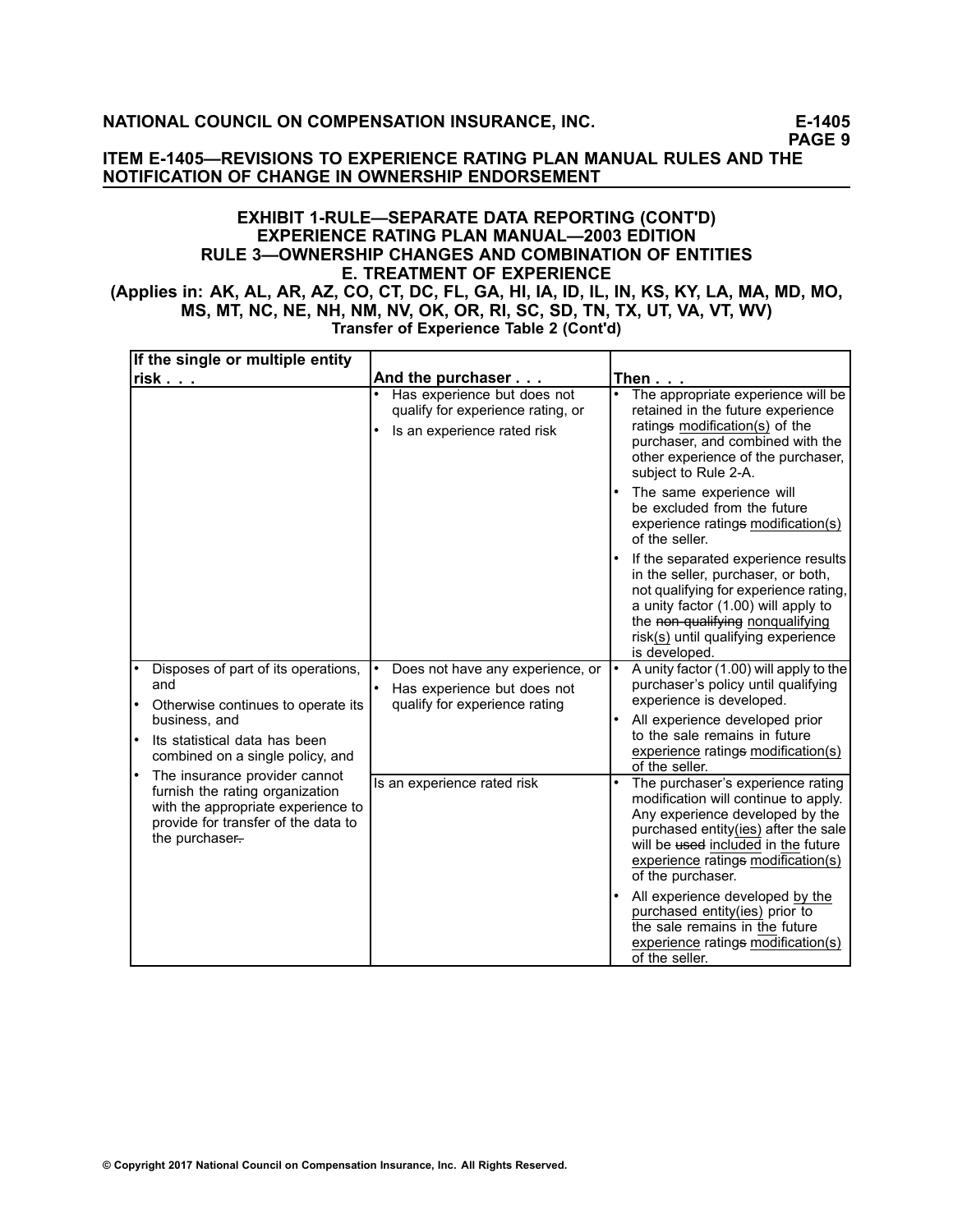#### **ITEM E-1405—REVISIONS TO EXPERIENCE RATING PLAN MANUAL RULES AND THE NOTIFICATION OF CHANGE IN OWNERSHIP ENDORSEMENT**

# **EXHIBIT 2-RULE—SEPARATE DATA REPORTING EXPERIENCE RATING PLAN MANUAL—2003 EDITION RULE 5—SPECIAL RATING CONDITIONS A. EMPLOYEE LEASING/PROFESSIONAL EMPLOYER ORGANIZATIONS 2. Calculation and Application of Experience Rating Modification** (Applies in: AK, AL, AR, CO, DC, GA, IA, ID, IN, KY, LA, MD, MS, NC, NH, RI, SC, SD, TN, VT)

# **b. Upon Termination of <sup>a</sup> Client's Employee Leasing Arrangement**

When <sup>a</sup> client terminates an employee leasing arrangement, experience rating modifications are impacted. PEO–Table 2 provides the The experience rating rules for both master policy and multiple coordinated policy (MCP) scenarios are provided below. *Refer to the [User's](/manuscript/hyperlink.asp?docid=ERUsersGuideUsers) Guide for examples.*

## **(1) Master Policy**

When <sup>a</sup> client leaves an employee leasing arrangement covered under <sup>a</sup> master policy, the PEO's insurance provider reports the client's data developed during the employee leasing arrangement to the rating organization to calculate an experience rating modification for the former client, subject to Rule 2-A. The NG2745 Form—Experience Rating Data for Former Glients of Labor Gontractors  $+$ s the only acceptable format for reporting this data. The data must be resubmitted prior to each –re–n–e–w–a–l––ra–t––in–g– e–f––fe–c––t–i–ve– d–a–t–e–.– *Refer to NCCI's Experience Rating (ER) Split Data Reporting Guide for the data reporting requirements.*

PEO Table 2 provides the experience rating rules for the client and PEO when <sup>a</sup> client leaves an employee leasing arrangement covered under <sup>a</sup> master policy basis. *Refer to the User's Guide for examples.*

| The arrangement was<br>covered under a master<br>policy and                                                                                             | <b>Client</b>                                                                                                                                                                                                                                                                                                                                                                                                                                                                                                                                                                                                                                                                                           | <b>PEO</b>                                                                                                                                                                        |
|---------------------------------------------------------------------------------------------------------------------------------------------------------|---------------------------------------------------------------------------------------------------------------------------------------------------------------------------------------------------------------------------------------------------------------------------------------------------------------------------------------------------------------------------------------------------------------------------------------------------------------------------------------------------------------------------------------------------------------------------------------------------------------------------------------------------------------------------------------------------------|-----------------------------------------------------------------------------------------------------------------------------------------------------------------------------------|
| The insurance provider <b>can</b> furnish<br>the rating organization with the<br>appropriate experience to provide<br>for transfer of the client's data | 1. The rating organization<br>will calculate the client's<br>experience rating modification<br>using the data reported for<br>the client on the NG2745<br>Form. This experience rating<br>modification will include<br>experience for the client's<br>covered and non-covered<br>noncovered (if any) employees<br>during the experience period.<br><b>Note:</b> The PEO's experience<br>rating modification<br>applies to the client's<br>new policy until the<br>rating organization<br>calculates the client's<br>own experience rating<br>modification.<br>2. The client's new experience<br>rating modification will apply to<br>the client's policy retroactive<br>to the inception of the policy. | The rating organization will revise<br>the PEO's experience rating<br>modification to remove the data<br>reported for the former client's data<br>as reported on the NG2745 Form. |

#### **PEO Table 2**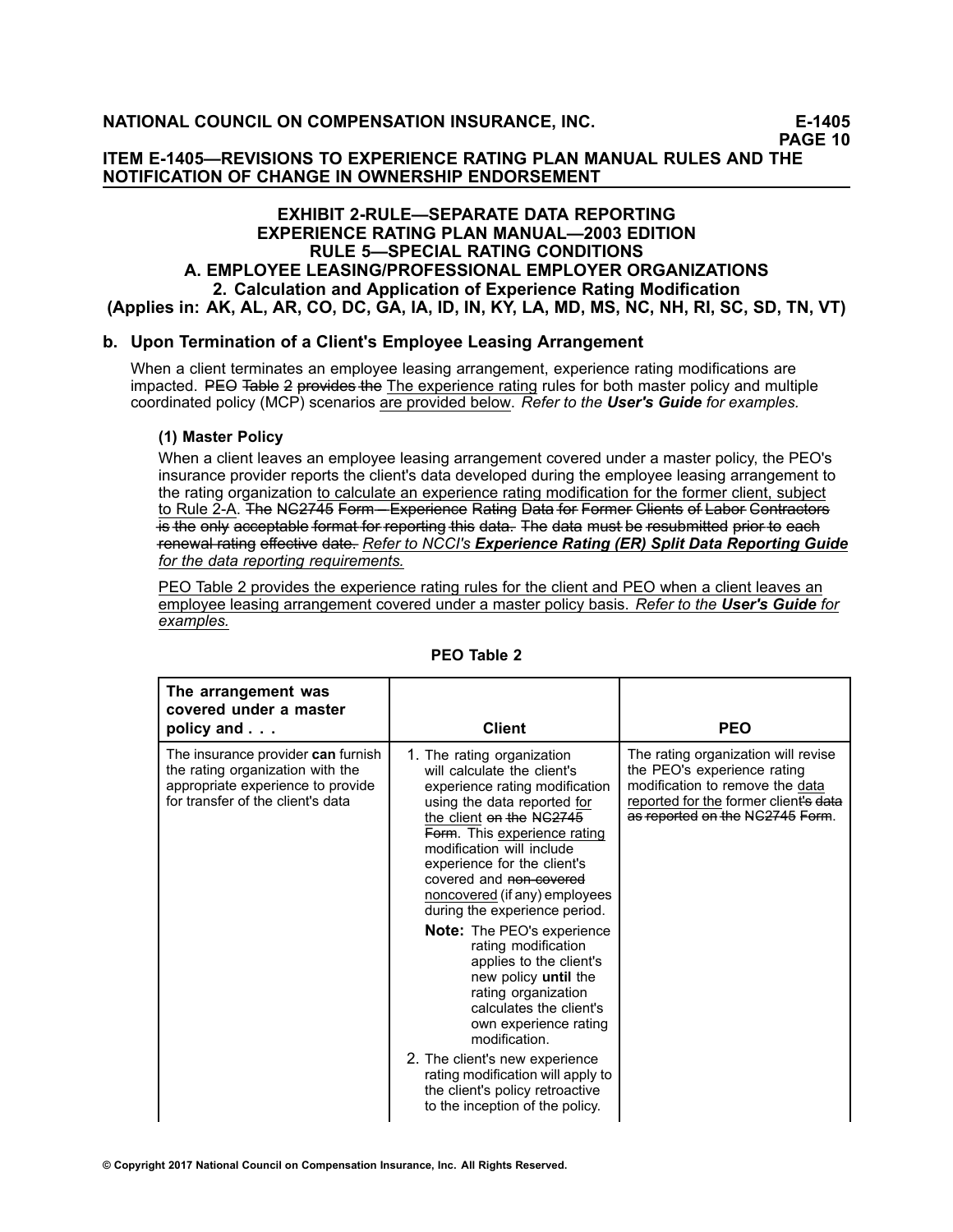#### **ITEM E-1405—REVISIONS TO EXPERIENCE RATING PLAN MANUAL RULES AND THE NOTIFICATION OF CHANGE IN OWNERSHIP ENDORSEMENT**

#### **EXHIBIT 2-RULE—SEPARATE DATA REPORTING (CONT'D) EXPERIENCE RATING PLAN MANUAL—2003 EDITION RULE 5—SPECIAL RATING CONDITIONS A. EMPLOYEE LEASING/PROFESSIONAL EMPLOYER ORGANIZATIONS 2. Calculation and Application of Experience Rating Modification** (Applies in: AK, AL, AR, CO, DC, GA, IA, ID, IN, KY, LA, MD, MS, NC, NH, RI, SC, SD, TN, VT) **PEO Table 2 (Cont'd)**

| The arrangement was<br>covered under a master<br>policy and                                                                                            | <b>Client</b>                                                                                                                                                                                                                                                                                                                                                                                                                                                                                                                                                                                                                                                                         | <b>PEO</b>                                                                         |
|--------------------------------------------------------------------------------------------------------------------------------------------------------|---------------------------------------------------------------------------------------------------------------------------------------------------------------------------------------------------------------------------------------------------------------------------------------------------------------------------------------------------------------------------------------------------------------------------------------------------------------------------------------------------------------------------------------------------------------------------------------------------------------------------------------------------------------------------------------|------------------------------------------------------------------------------------|
|                                                                                                                                                        | 3. If the client isn't eligible for<br>experience rating based on<br>the client's experience for<br>covered and non-covered<br>noncovered employees during<br>the experience period, a unity<br>(1.00) factor will apply to the<br>client's policy until the client<br>is eligible for an experience<br>rating modification.                                                                                                                                                                                                                                                                                                                                                          |                                                                                    |
| The insurance provider cannot<br>furnish the rating organization<br>with the appropriate experience to<br>provide for transfer of the client's<br>data | 1. Then an experience rating<br>modification is calculated for<br>the client using experience<br>developed:<br>Prior to the employee<br>leasing arrangement<br>From policies covering<br>non-covered noncovered<br>employees<br>2. If an experience rating<br>modification cannot be<br>developed, the PEO's<br>experience rating modification<br>applies to the client's policy<br>until the client is eligible for<br>its own experience rating<br>modification. However, the<br>PEO's experience rating<br>modification cannot apply for<br>more than three years.<br>3. After three years, a unity (1.00)<br>factor will apply to a client not<br>eligible for experience rating. | The client's experience remains<br>in the PEO's experience rating<br>modification. |

# **(2) Multiple Coordinated Policy (MCP)**

No special treatment is necessary to develop an experience rating modification for the client when it leaves an employee leasing arrangement covered on <sup>a</sup> multiple coordinated policy basis. This is because the data is submitted routinely for each client according to the *[Statistical](/manuscript/hyperlink.asp?docid=StatPlanPart1-F) Plan*, and experience rating modifications are calculated and applied as detailed in Rule 5-A-2-a.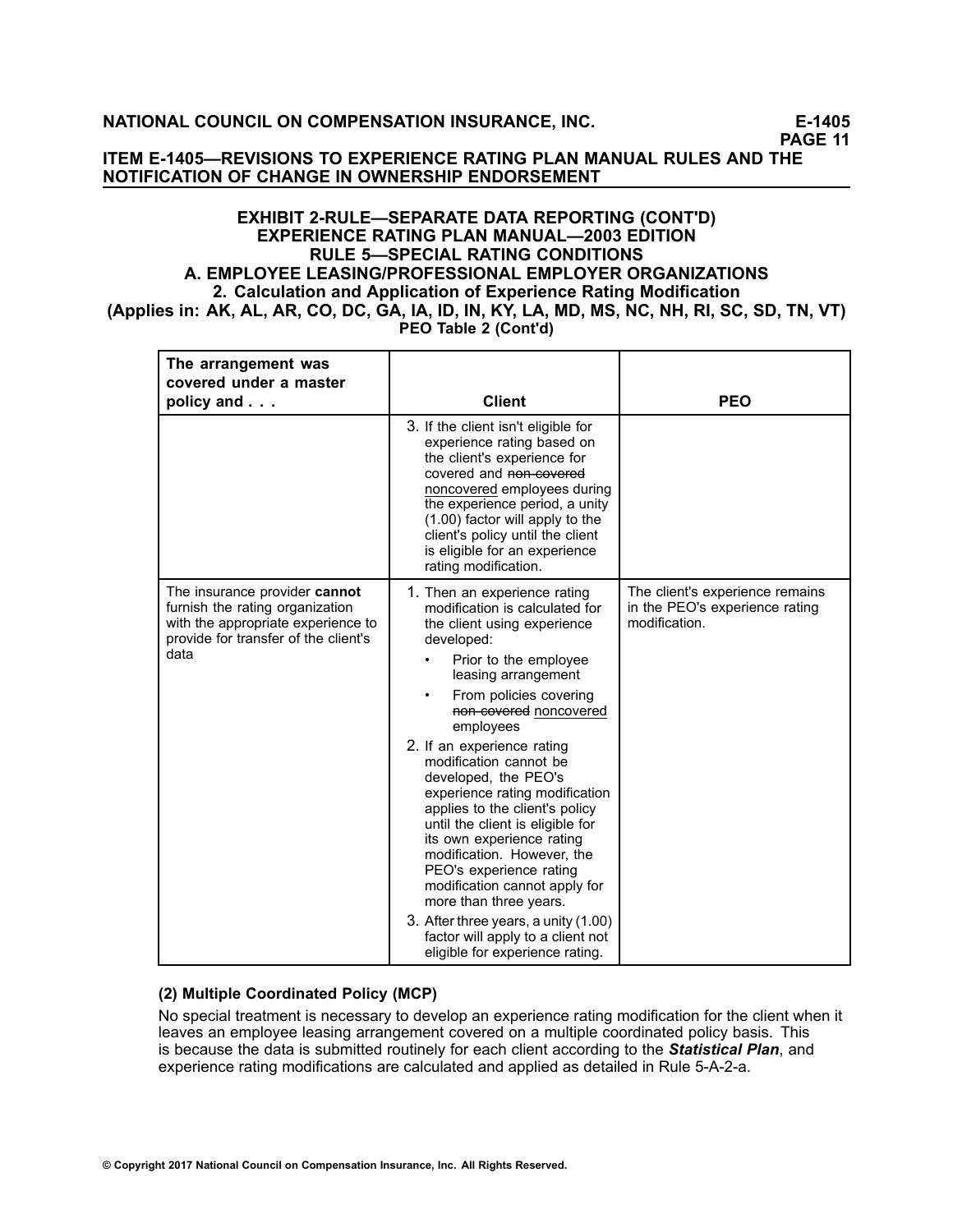NG2746-FORM

**ITEM E-1405—REVISIONS TO EXPERIENCE RATING PLAN MANUAL RULES AND THE NOTIFICATION OF CHANGE IN OWNERSHIP ENDORSEMENT**

#### **EXHIBIT 3-RULE—SEPARATE DATA REPORTING EXPERIENCE RATING PLAN MANUAL—2003 EDITION APPENDIX**

(Applies in: AK, AL, AR, AZ, CO, DC, GA, IA, ID, IL, IN, KY, LA, MD, MS, MT, NC, NE, NH, NM, **OR, RI, SC, SD, TN, UT, VT, WV)**

#### **N–C–2–7–4–5– F–O–R–M–—– W– O–R–K–E–R–S– C–O–M–P–E–N–S–A–T––IO–N– E–X–P–E–R––IE–N–C–E– R–A–T––IN–G– F–O–R– F–O–R–M–E–R– C–L––IE–N–T–S– O–F– L–A–B–O–R– C–O–N–T–R–A–C–T–O–R–S–**

| <b>Page+of2</b> | Piese follow the instructions on the revens-for compiting the workshots only return it to the oppropriate of the child-piese for a later to the child clientic date. | <b>OB</b><br><b><i><u><b>Reyroll</b></u></i></b><br><del>Claim No.</del><br>Accident<br>睾<br>精<br><b>OPEN</b><br>霉素<br><b>Helen High</b><br><b>Wellet</b> | ₿<br>G<br>Э<br>٤<br>Э<br>Ŧ<br>Э<br>Э<br>Ð | 个的事<br>φ<br><b>Comes</b> | 2-Paley He:   | <b>Herefore</b>  | tem-4-Poisytntermation<br>HORITAL PRODUCTION ASSESSMENT THE PRODUCT TO A SERIES OF STATE PRODUCT. | tem-8-Risk-Name- | Home-Printers | Hem + Risk Name: | PR#1804-00403001-00100404-001004-001004-001004-001004-001004-001004-001004-001004-<br>Frovide name of provided dibit-contractor in The Hotive. Provide name di citeric company in Henri-Televit-Henric Henric Henric District Controlly and the Walled Walled Walled States of the state of the state of the state o<br>FOR-FORNER-CLEATS-OF-LABOR-CONTRACTORS<br>1989901001001000 |
|-----------------|----------------------------------------------------------------------------------------------------------------------------------------------------------------------|-----------------------------------------------------------------------------------------------------------------------------------------------------------|-------------------------------------------|--------------------------|---------------|------------------|---------------------------------------------------------------------------------------------------|------------------|---------------|------------------|------------------------------------------------------------------------------------------------------------------------------------------------------------------------------------------------------------------------------------------------------------------------------------------------------------------------------------------------------------------------------------|
|                 |                                                                                                                                                                      |                                                                                                                                                           |                                           |                          |               |                  |                                                                                                   |                  |               |                  |                                                                                                                                                                                                                                                                                                                                                                                    |
|                 |                                                                                                                                                                      | Heamed<br>144444                                                                                                                                          | Aetum<br>₿                                | a-Camer                  | 2. Policy No. | <b>Heterbase</b> | FOR THE OCTABLE THREE OF                                                                          | <b>Riskildi</b>  | 全系市           | 非相中              |                                                                                                                                                                                                                                                                                                                                                                                    |
|                 |                                                                                                                                                                      | Į<br>\$                                                                                                                                                   | ₿                                         |                          |               |                  |                                                                                                   |                  |               |                  |                                                                                                                                                                                                                                                                                                                                                                                    |
|                 |                                                                                                                                                                      | 幸旱                                                                                                                                                        | ţ                                         |                          |               |                  |                                                                                                   |                  |               |                  |                                                                                                                                                                                                                                                                                                                                                                                    |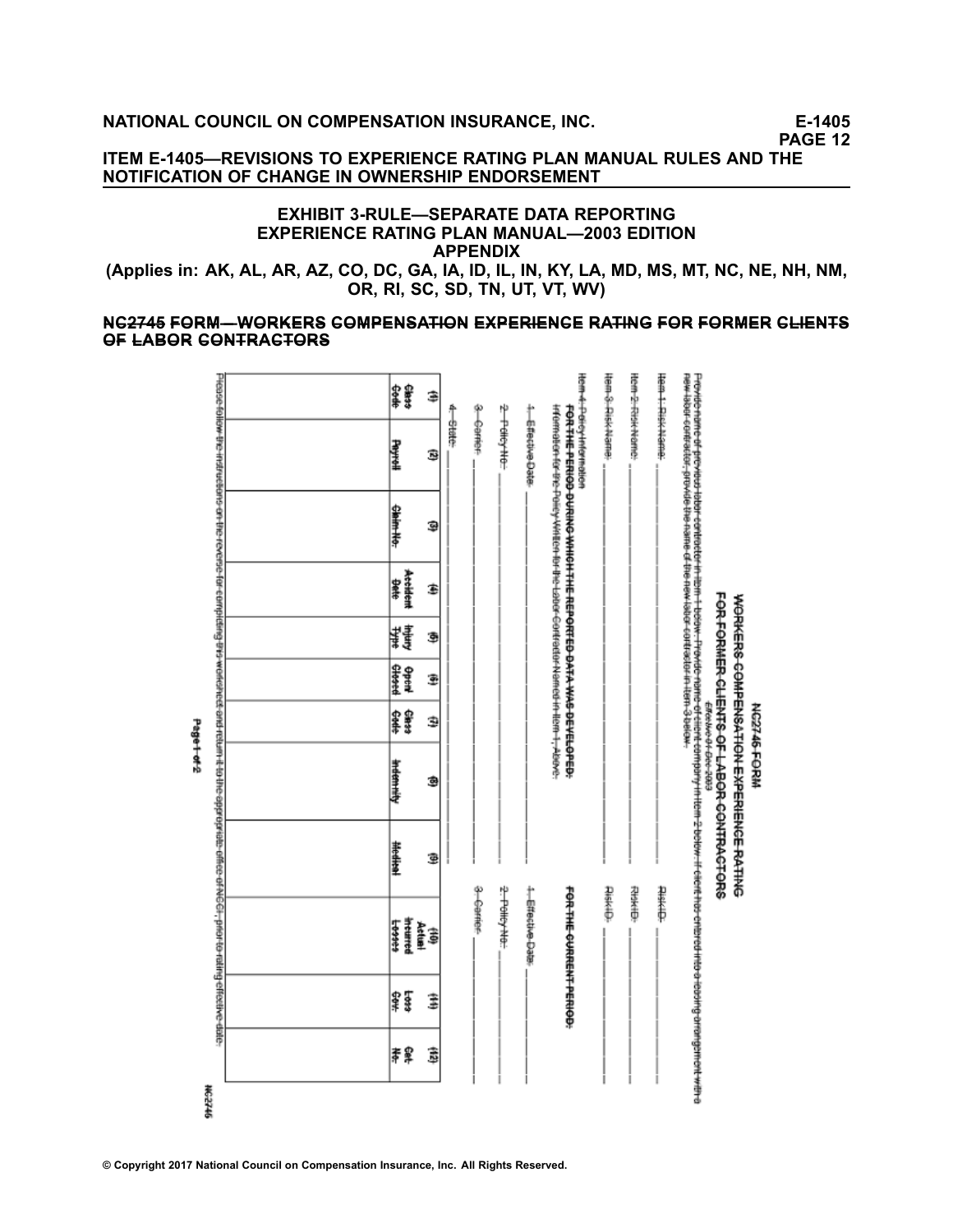**Page2-of-2** 

**HE245** 

**PAGE 13**

# **ITEM E-1405—REVISIONS TO EXPERIENCE RATING PLAN MANUAL RULES AND THE NOTIFICATION OF CHANGE IN OWNERSHIP ENDORSEMENT**

#### **EXHIBIT 3-RULE—SEPARATE DATA REPORTING (CONT'D) EXPERIENCE RATING PLAN MANUAL—2003 EDITION APPENDIX**

## (Applies in: AK, AL, AR, AZ, CO, DC, GA, IA, ID, IL, IN, KY, LA, MD, MS, MT, NC, NE, NH, NM, **OR, RI, SC, SD, TN, UT, VT, WV)**

|                | THE DOGUNENT BEST DE SKANED AT THE MODERN WAS ONDED VON WERKED COVERAGE FOR THE YEAR BERORD REPORTED                                                                                                                                                                                                                                                                                         |            |                                                                      |                   |                                     |
|----------------|----------------------------------------------------------------------------------------------------------------------------------------------------------------------------------------------------------------------------------------------------------------------------------------------------------------------------------------------------------------------------------------------|------------|----------------------------------------------------------------------|-------------------|-------------------------------------|
|                |                                                                                                                                                                                                                                                                                                                                                                                              |            |                                                                      |                   | Telephone No.                       |
|                |                                                                                                                                                                                                                                                                                                                                                                                              |            |                                                                      |                   | Name of person-completing the form: |
| <del>Bet</del> | 書                                                                                                                                                                                                                                                                                                                                                                                            | Statemeter |                                                                      | insurance Cerrici |                                     |
|                | We-hereby-cerify-thal-the-information given-in-this-report-is-correct-to-the-best-of-our-knowledge-and-belief-                                                                                                                                                                                                                                                                               |            |                                                                      |                   |                                     |
|                | NOTE-Complete payroll and properly-valued losses for all years in the rating-experience period must be resubmitted prior to -each-renewal-rating                                                                                                                                                                                                                                             |            |                                                                      |                   | diteatve date                       |
|                | Fill in the loss coverage code and, if applicable, the catactrophe number in accreasing with the Statis tien in An                                                                                                                                                                                                                                                                           |            |                                                                      |                   | <b>GGLUAN 11, 12</b>                |
|                | re Comme 5 and - Mehriday and the souls hoses-industrial resources for the model wide and model the semi-theories and model and resources in the resource of the semi-terminal model and model and model and model and model a<br>person. If no be seen ecompagnees as the column of the specialistic, Galumn His to the Altimis Band Bandees must be validation                             |            | のちからのこの中でもののからのとのようまです。 のなみずのりや げきそ                                  |                   | 0167070700                          |
|                |                                                                                                                                                                                                                                                                                                                                                                                              |            | Him the electric and the second activities in the second way.        |                   | counted                             |
|                | indicate whether the claim is agen of classic (final) by placing on G-respectively-in the column.                                                                                                                                                                                                                                                                                            |            |                                                                      |                   | <b>GARNING</b>                      |
|                | トークのHttp://www.hydrathan.com/http://www.hydrathan.com/<br>0-Demandation-District                                                                                                                                                                                                                                                                                                             | 中学生的生命     | Permanent-Total Desir<br>6 - Temperay Tetal ar Patial Dioabilty      | $+$               |                                     |
|                | The Hind of injury is to be indicated in this column. Fill in the appropriate injury type code (see Allowing Hat) for each loss:                                                                                                                                                                                                                                                             |            |                                                                      |                   | ewwwes                              |
|                |                                                                                                                                                                                                                                                                                                                                                                                              |            | 化三甲基甲烷医三甲基甲烷                                                         |                   | <b>Philaida</b>                     |
|                | than 52,000 reforts Calumnis 6 and HB. For combined indian and medical calum of medical ority changer \$2,000, it is only recessary<br>to Hing them together for reporting pulposes. Indicate the aggregate and collemn 10 and the minitare for the second reports of the<br>Fill in under einin nem est er all loges alter lian hangemed ar en mare indem hilyand ander el einis septe sept |            | lumped dellar values in Column 6.                                    |                   | e-NWHTP9                            |
|                | Fill mind the government with the second common control in Celture 1 for mp of celture paint y your second that                                                                                                                                                                                                                                                                              |            |                                                                      |                   | eerwere                             |
|                |                                                                                                                                                                                                                                                                                                                                                                                              |            | Film the dependence were computed for the confidence of the coder of |                   | <b>COLHAIN-</b>                     |
|                | PROPORTING PODRUGIO PRINTING PROPORTING PROPORTING                                                                                                                                                                                                                                                                                                                                           |            |                                                                      |                   |                                     |
|                | Payahand Hasace #Khing to His Handed Christian Changer                                                                                                                                                                                                                                                                                                                                       |            |                                                                      |                   |                                     |
|                | The experience rating will be completed in accordance with the AIC-I Experience Rating Plan.                                                                                                                                                                                                                                                                                                 |            |                                                                      |                   |                                     |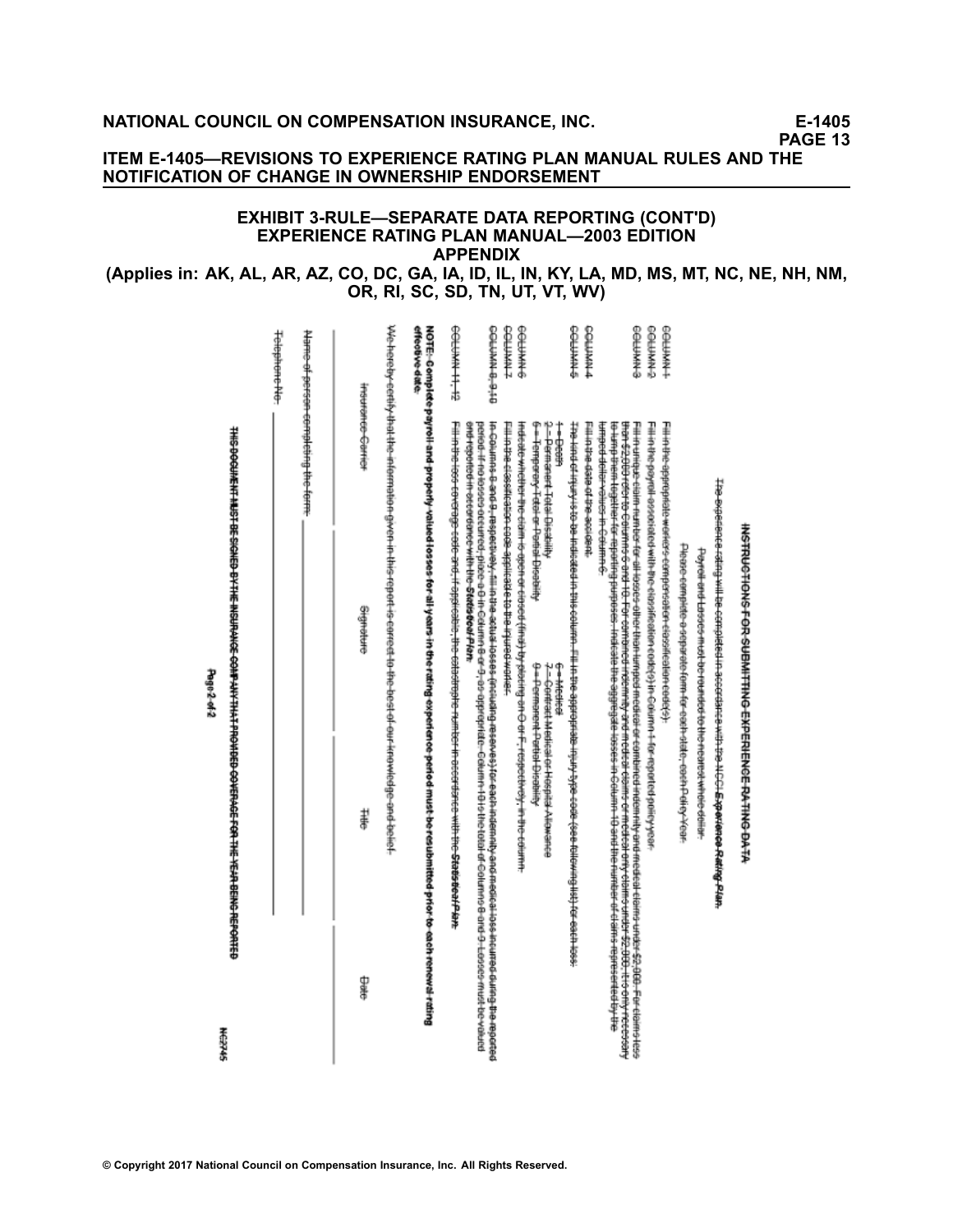#### **ITEM E-1405—REVISIONS TO EXPERIENCE RATING PLAN MANUAL RULES AND THE NOTIFICATION OF CHANGE IN OWNERSHIP ENDORSEMENT**

#### **EXHIBIT 5-RULE—OWNERSHIP CHANGES EXPERIENCE RATING PLAN MANUAL—2003 EDITION RULE 3—OWNERSHIP CHANGES AND COMBINATION OF ENTITIES E. TREATMENT OF EXPERIENCE** (Applies in: AK, AL, AR, AZ, CO, CT, DC, FL, GA, HI, IA, ID, IL, IN, KS, KY, LA, MA, MD, ME, **MO, MS, MT, NC, NE, NH, NM, NV, OK, RI, SC, SD, TN, TX, UT, VA, VT, WV)**

# **3. Recalculation and Application of Experience Rating Modifications**

a. If <sup>a</sup> change in ownership and/or combinability status occurs, recalculation of experience rating modifications may be required, as described in the table below. Changes in ownership and/or combinability status may also result in <sup>a</sup> change in rating effective date, as determined by the rating organization. *Refer to Rule 2-B for information on rating effective date.*

| If the first written reporting of the change by<br>either the aequiring entity or aequired entity<br>to their carrier or the rating organization<br><del>occurs – – –</del> | Then the recalculation and application of the<br>revised experience rating modification(s) will<br>be as of the $\pm$ $\pm$ $\pm$ |
|-----------------------------------------------------------------------------------------------------------------------------------------------------------------------------|-----------------------------------------------------------------------------------------------------------------------------------|
| Within 90 days of the date of the change                                                                                                                                    | Date of the change                                                                                                                |
| More than 90 days after the date of the change                                                                                                                              | Next rating effective date following the earliest<br>notice of the change received by a carrier or the<br>rating organization     |

| If the rating organization                                                                                                                       | Then $\ldots$                                                                                                                                                                                                                                                                                                                              |
|--------------------------------------------------------------------------------------------------------------------------------------------------|--------------------------------------------------------------------------------------------------------------------------------------------------------------------------------------------------------------------------------------------------------------------------------------------------------------------------------------------|
| Determines that a change in ownership and/or<br>combinability status requires recalculation of<br>experience rating modification(s)              | The rating organization will revise the current<br>and up to two preceding experience rating<br>modification(s). For purposes of this rule, the<br>current experience rating modification is the<br>experience rating modification in effect on<br>the date that the notification of the change is<br>received by the rating organization. |
| Revises the current and up to two preceding<br>experience rating modification(s) because of a<br>change in ownership and/or combinability status | The revised experience rating modification(s)<br>(increase or decrease) is applied retroactively<br>to the date of the change in ownership and/or<br>combinability status.                                                                                                                                                                 |

#### *Refer to the User's Guide for examples.*

b. Recalculation and application of experience rating modifications in conjunction with this rule is subject to Rules 3-F and 4-E.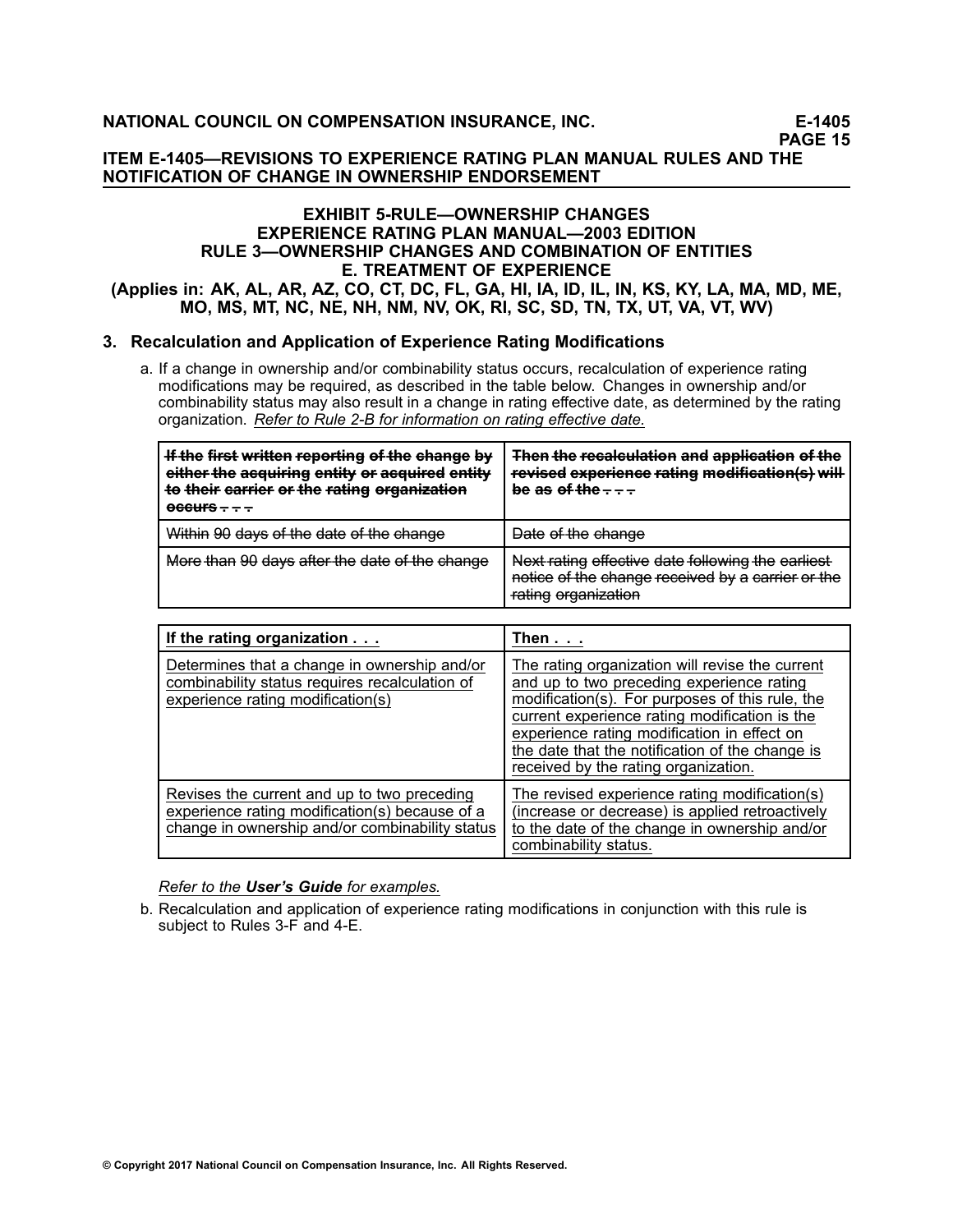#### **ITEM E-1405—REVISIONS TO EXPERIENCE RATING PLAN MANUAL RULES AND THE NOTIFICATION OF CHANGE IN OWNERSHIP ENDORSEMENT**

# **EXHIBIT 6-RULE—OWNERSHIP CHANGES EXPERIENCE RATING PLAN MANUAL—2003 EDITION RULE 4—APPLICATION AND REVISION OF EXPERIENCE RATING MODIFICATIONS** (Applies in: AL, AR, AZ, CO, CT, DC, GA, HI, IA, ID, IN, KY, LA, MA, MD, MS, MT, NC, NH, NM, **NV, OK, RI, SC, SD, UT, VA, VT, WV)**

#### **E. CHANGES IN EXPERIENCE RATING MODIFICATIONS**

Experience rating modifications may change for reasons detailed in this Plan. These changes can occur at various points in time. The following table provides the rules regarding the application of an experience rating modification when <sup>a</sup> change occurs.

| If the change results in                                                                                                                                                                                                                                               | And the change occurs                                                                                                                | Then the change is applied $\ldots$                                                                                                                                                                                                                                                                                                                            |
|------------------------------------------------------------------------------------------------------------------------------------------------------------------------------------------------------------------------------------------------------------------------|--------------------------------------------------------------------------------------------------------------------------------------|----------------------------------------------------------------------------------------------------------------------------------------------------------------------------------------------------------------------------------------------------------------------------------------------------------------------------------------------------------------|
| A <b>decrease</b> in the experience rating<br>modification for any reason other<br>than a correction in classification<br>according to Rule 4-B-3                                                                                                                      | At any time during the policy<br>period, or<br>After expiration of the policy but<br>within revision period according to<br>Rule 4-B | Retroactively to the inception of<br>$\bullet$<br>the policy, or<br>As of the rating effective date, if<br>later than the policy effective date<br>Note: Decreases in experience<br>rating modifications due to a<br>change in ownership and/or<br>combinability status are<br>applied retroactively to the<br>date of the change, according<br>to Rule 3-E-3. |
| An <i>increase</i> in the experience rating<br>modification due to:<br>Revision of payroll                                                                                                                                                                             | Within 90 days after the policy<br>effective date                                                                                    | $\bullet$<br>Retroactively to the inception of<br>the policy, or<br>As of the rating effective date, if                                                                                                                                                                                                                                                        |
| Revision of losses<br>$\bullet$                                                                                                                                                                                                                                        |                                                                                                                                      | later than the policy effective date                                                                                                                                                                                                                                                                                                                           |
| Change in status from preliminary<br>to final modification                                                                                                                                                                                                             | More Than 90 days after the policy<br>effective date                                                                                 | Pro rata from the date the carrier<br>endorses the policy.                                                                                                                                                                                                                                                                                                     |
| Change in status of contingent<br>modification                                                                                                                                                                                                                         |                                                                                                                                      |                                                                                                                                                                                                                                                                                                                                                                |
| Any additional reasons other than<br>$\bullet$<br>exclusions listed below                                                                                                                                                                                              |                                                                                                                                      |                                                                                                                                                                                                                                                                                                                                                                |
| <b>Exclusions:</b>                                                                                                                                                                                                                                                     | At any time during the policy                                                                                                        | Retroactively to the inception of                                                                                                                                                                                                                                                                                                                              |
| An <i>increase</i> in the experience rating<br>modification due to:                                                                                                                                                                                                    | period, or<br>After expiration of policy                                                                                             | the policy, or<br>As of the rating effective date, if                                                                                                                                                                                                                                                                                                          |
| Changes in ownership and/or<br>combinability status                                                                                                                                                                                                                    |                                                                                                                                      | later than the policy effective date<br>Note: Increases in experience                                                                                                                                                                                                                                                                                          |
| Retroactive reclassification of a<br>risk                                                                                                                                                                                                                              |                                                                                                                                      | rating modifications due to a<br>change in ownership and/or                                                                                                                                                                                                                                                                                                    |
| The termination of a client's<br>employee leasing arrangement<br>under a master policy approach                                                                                                                                                                        |                                                                                                                                      | combinability status are<br>applied retroactively to the<br>date of the change, according<br>to Rule 3-E-3.                                                                                                                                                                                                                                                    |
| Late issuance of an experience<br>$\bullet$<br>rating modification due to a risk<br>that has failed to cooperate with<br>audits or other actions attributable<br>to the risk or representatives of<br>the risk, including but not limited<br>to modification avoidance |                                                                                                                                      |                                                                                                                                                                                                                                                                                                                                                                |

#### **Changes in Experience Rating Modifications Table**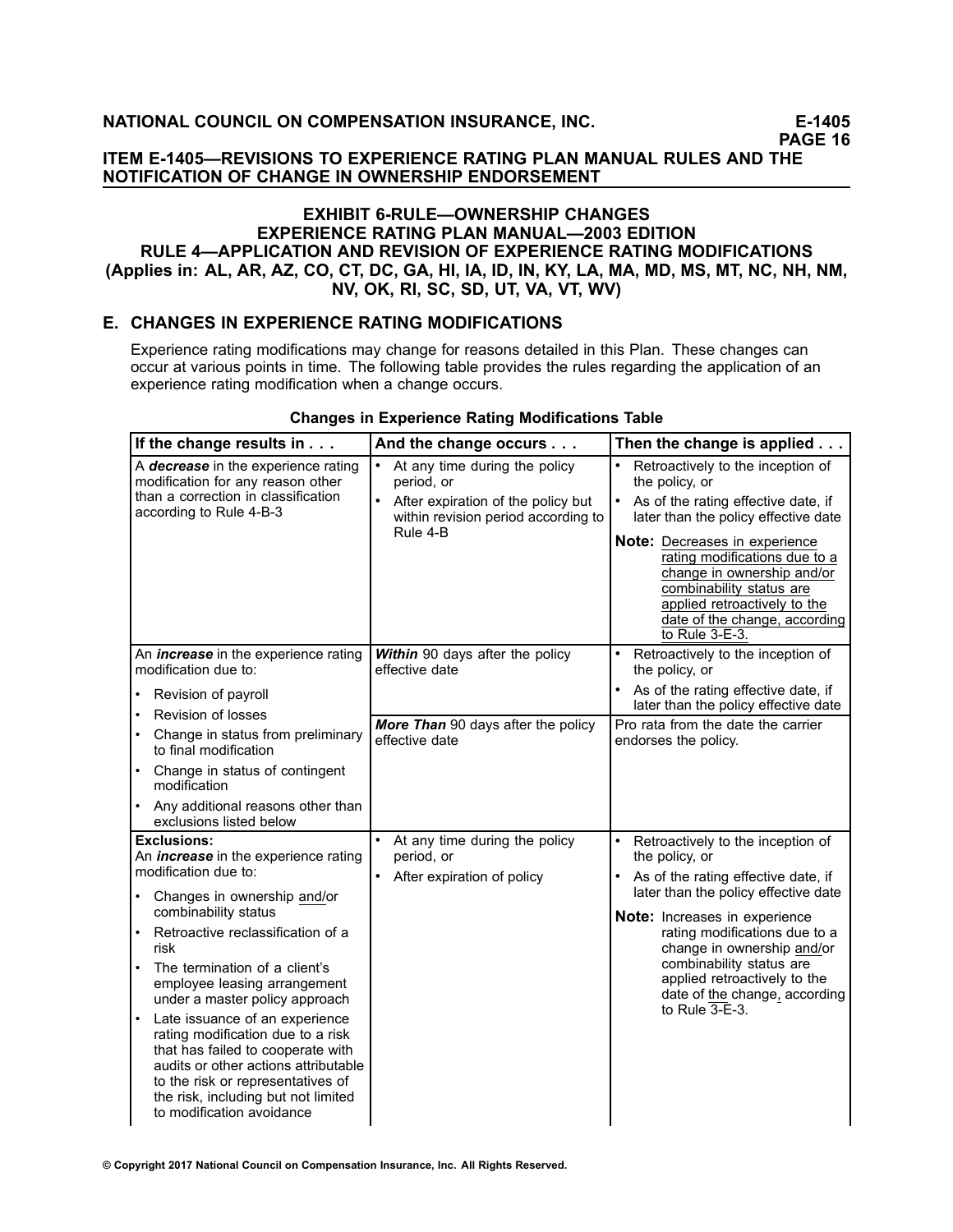**PAGE 17**

#### **ITEM E-1405—REVISIONS TO EXPERIENCE RATING PLAN MANUAL RULES AND THE NOTIFICATION OF CHANGE IN OWNERSHIP ENDORSEMENT**

# **EXHIBIT 6-RULE—OWNERSHIP CHANGES (CONT'D) EXPERIENCE RATING PLAN MANUAL—2003 EDITION RULE 4—APPLICATION AND REVISION OF EXPERIENCE RATING MODIFICATIONS** (Applies in: AL, AR, AZ, CO, CT, DC, GA, HI, IA, ID, IN, KY, LA, MA, MD, MS, MT, NC, NH, NM, **NV, OK, RI, SC, SD, UT, VA, VT, WV) Changes in Experience Rating Modifications Table (Cont'd)**

| If the change results in $\ldots$                                                    | And the change occurs | Then the change is applied |
|--------------------------------------------------------------------------------------|-----------------------|----------------------------|
| Appeals Board or other<br>appropriate administrative<br>process or judicial decision |                       |                            |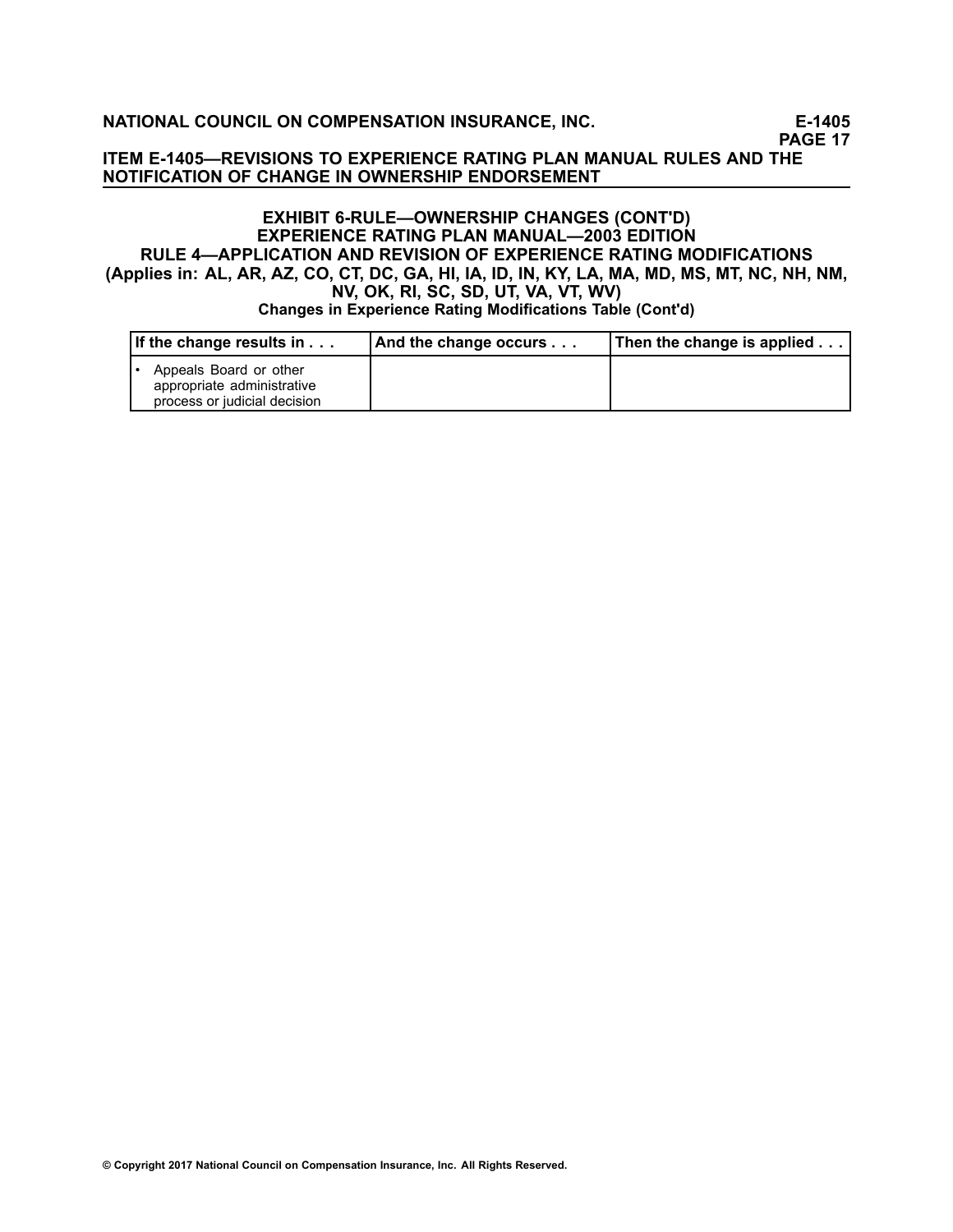**PAGE 18**

**ITEM E-1405—REVISIONS TO EXPERIENCE RATING PLAN MANUAL RULES AND THE NOTIFICATION OF CHANGE IN OWNERSHIP ENDORSEMENT**

#### **EXHIBIT 7-FORM—OWNERSHIP CHANGES FORMS MANUAL OF WORKERS COMPENSATION AND EMPLOYERS LIABILITY INSURANCE NOTIFICATION OF CHANGE IN OWNERSHIP ENDORSEMENT (WC 00 04 14)** (Applies in: AK, AL, AR, AZ, CO, CT, DC, FL, GA, HI, IA, ID, IL, KS, KY, LA, MD, ME, MO, MS, **MT, NE, NH, NM, NV, OK, OR, RI, SC, SD, TN, TX, UT, VA, VT, WV)**

#### **90-DAY REPORTING REQUIREMENT—NOTIFICATION OF CHANGE IN OWNERSHIP ENDORSEMENT (WC 00 04 14 A)**

You must report any change in ownership to us in writing within 90 days of the date of the change. Change in ownership includes sales, purchases, other transfers, mergers, consolidations, dissolutions, formations of <sup>a</sup> new entity, and other changes provided for in the applicable experience rating plan. Experience rating is mandatory for all eligible insureds. The experience rating modification factor, if any, applicable to this policy, may change if there is <sup>a</sup> change in your ownership or in that of one or more of the entities eligible to be combined with you for experience rating purposes. Change in ewnership includes sales, purchases, other transfers, mergers, consolidations, dissolutions, formations of a new entity and other changes provided for –in the applicable experience rating plan manual–

You must report any change in ownership to us in writing within 90 days of such change. Failure to report such changes within this period any change in ownership, regardless of whether the change is reported within 90 days of such change, may result in revision of the experience rating modification factor used to determine your premium.

This reporting requirement applies regardless of whether an experience rating modification is currently applicable to this policy.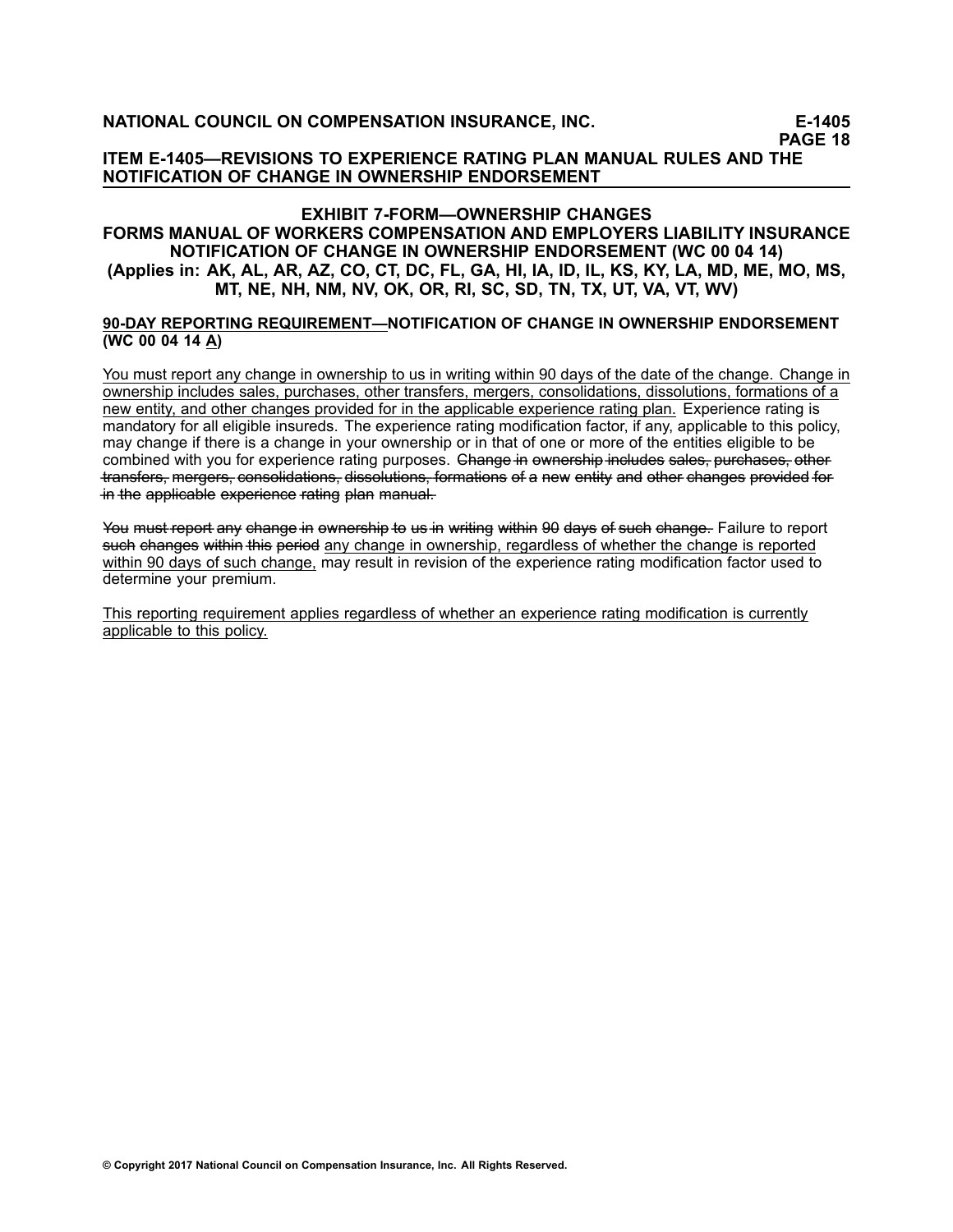**PAGE <sup>1</sup>**

# **ITEM E-1405—REVISIONS TO EXPERIENCE RATING PLAN MANUAL RULES AND THE NOTIFICATION OF CHANGE IN OWNERSHIP ENDORSEMENT**

#### **EXHIBIT 8-RULE—OWNERSHIP CHANGES EXPERIENCE RATING PLAN MANUAL—2003 EDITION NORTH CAROLINA RULE EXCEPTIONS RULE 3—OWNERSHIP CHANGES AND COMBINATION OF ENTITIES**

#### **A. REPORTING REQUIREMENT**

Change Rule 3-A as follows:

The 90-Day Reporting Requirement—Notification of Change in Ownership Endorsement provides that changes in ownership and/or combinability status must be reported by the employer to its carrier(s) within <sup>90</sup> days of the date of the change. This may be accomplished by submitting:

- •For North Carolina intrastate risks, a–completed North Garolina Rate Bureau ERM–14 Gonfidential-Request for Ownership Information Form (refer to the NGRB ERM-14 Form in the North Carolina Appendix), of ownership changes are reported via the NCRB ManageOwnership web application at www.ncrb.org
- • For risks with exposure in multiple states, including North Carolina (interstate risks), <sup>a</sup> completed Confidential Request for Ownership Information Form (*refer to national Rule 3-A and the national version* of the *ERM-14* Form in Appendix), of
- •The information in narrative form on the letterhead of the insured, signed by an officer of the insured entitv

Failure to report changes in ownership<sub> $<sub>1</sub>$ </sub> to the carrier according to the 90-Day Reporting</sub> Requirement—Notification of Change in Ownership Endorsement, may be considered experience rating modification evasion. *Refer to Rule 3-F*.

This reporting requirement applies regardless of whether an experience rating modification is currently applicable.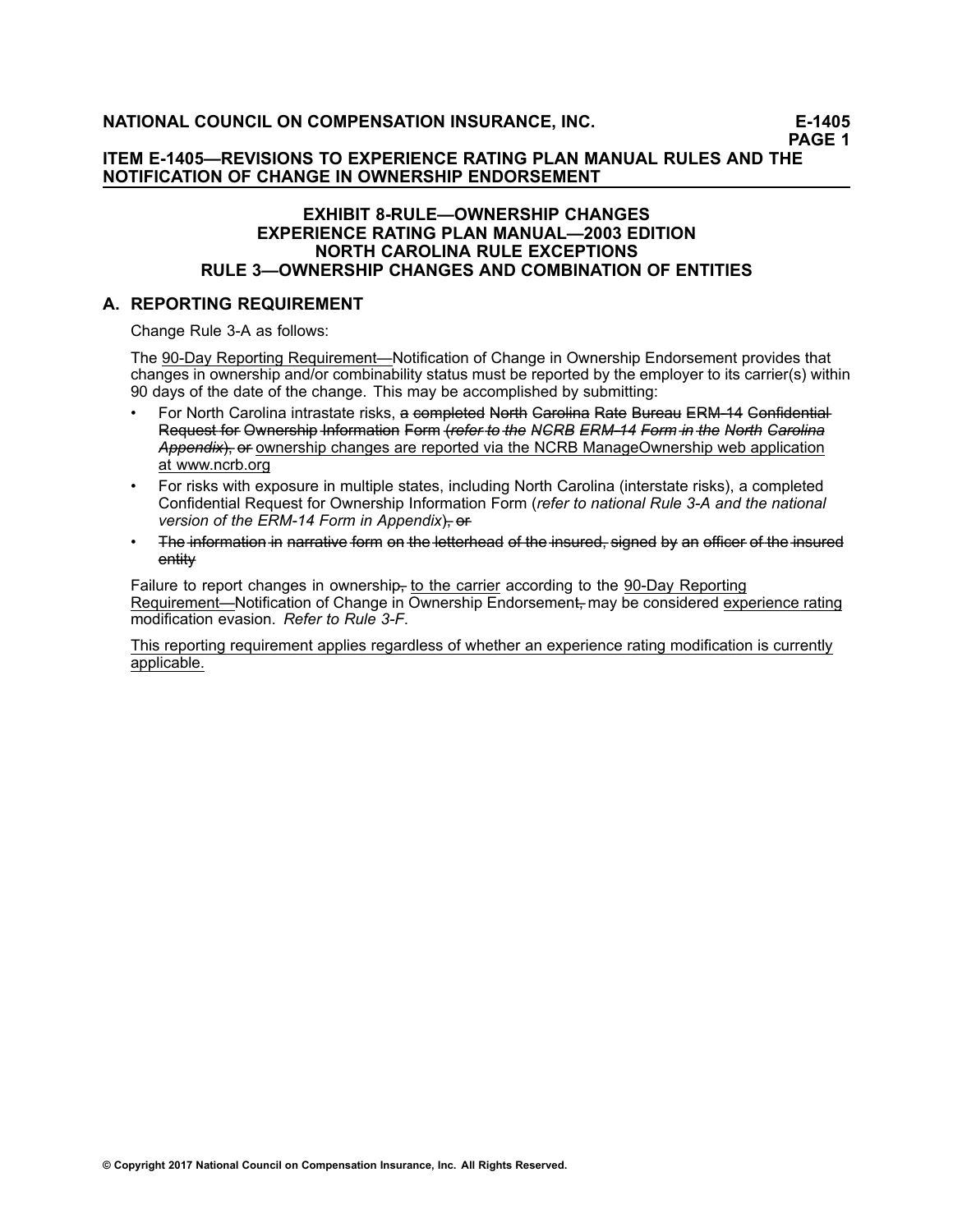**PAGE <sup>2</sup>**

**ITEM E-1405—REVISIONS TO EXPERIENCE RATING PLAN MANUAL RULES AND THE NOTIFICATION OF CHANGE IN OWNERSHIP ENDORSEMENT**

# **EXHIBIT 9-RULE—SEPARATE DATA REPORTING EXPERIENCE RATING PLAN MANUAL—2003 EDITION NORTH CAROLINA RULE EXCEPTIONS RULE 3—OWNERSHIP CHANGES AND COMBINATION OF ENTITIES E. TREATMENT OF EXPERIENCE**

## **1. Transfer of Experience**

Add the following to Rule 3-E-1:

Refer to the North Carolina Separated Data Guide for the data reporting requirements for separate data *requested for intrastate risks.*